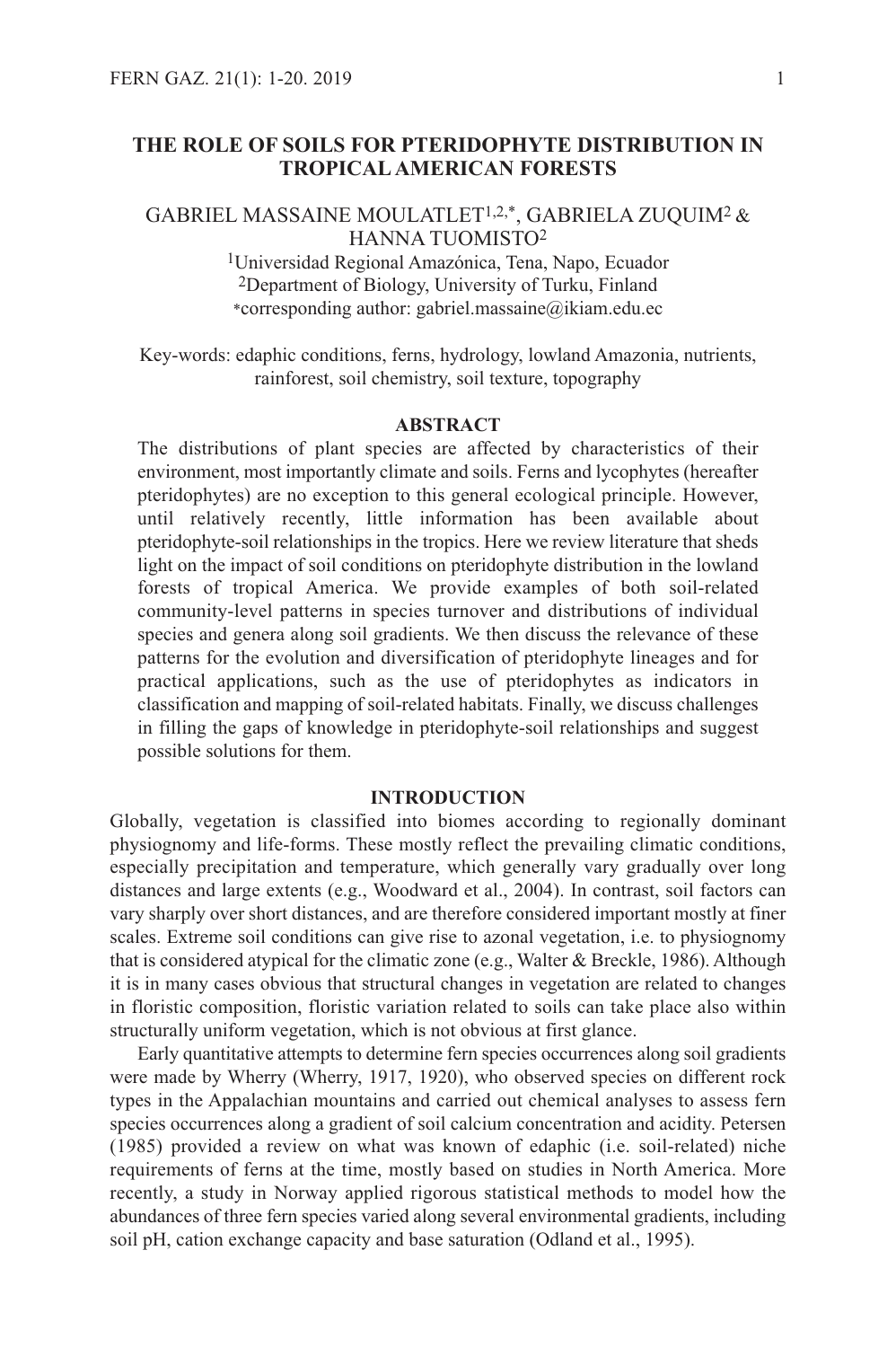In the American tropics, Tryon (1944) observed that the genus *Doryopteris* predominantly occurs in rocky sites above 300 m elevation. He speculated that the centre of origin of the genus was in the southern end of the Brazilian rocky highlands, where the environmental conditions have been relatively stable and available for plants since the Mesozoic. For the subsequent five decades after Tryon's paper, most studies focused on how pteridophyte species distributions relate to geographical regions, elevation, climate or structurally defined vegetation or habitat types (e.g., forest, scrub, cliff), but ignored soil properties (Tryon, 1960; 1972; Smith, 1972; Tryon & Conant, 1975; Parris, 1985; Moran, 1995). Other studies mentioned specific aspects of the soils (e.g., if they were rocky or sandy) when describing the preferred habitats of pteridophyte species, but without including quantitative data on physical or chemical soil properties (Kramer, 1974; Parris, 1976; Cremers, 1991; van der Werff, 1992).

Floristic gradients are especially challenging to observe and document in lowland tropical rain forests, which combine a complex multi-layered vegetation with high species richness and poorly resolved species taxonomy. Detailed information on the soil relationships of any plants in the rain forests of tropical America has started to accumulate only relatively recently. With few exceptions (e.g., Gentry, 1981) researchers in the 1980s paid little attention to local site conditions. The quantitative documenting of soil chemistry in connection with floristic studies started in the 1990s (Duivenvoorden, 1995; Tuomisto et al., 1995; Ruokolainen et al., 1997) but only became routine in the 2000s (e.g., Tuomisto et al., 2003a; 2003b; 2003c; 2016; Ruokolainen et al., 2007; Phillips et al., 2003; Schulman et al., 2004; Baltzer et al., 2005; Fine et al., 2005; Higgins et al., 2011; 2012; Baldeck et al., 2013; 2016).

Quantifying and mapping exact soil characteristics is laborious and expensive, as it requires measurements to be made in laboratories. Nevertheless, there is potential for useful information relevant for species distributions to emerge. The soils in tropical America have various origins and histories (Chauvel et al., 1987; Lips & Duivenvoorden, 1996; Vitousek et al., 2003; Rossetti et al., 2005; Quesada et al., 2011; Quesada & Lloyd, 2016). As a result, soils in some areas are formed by *in situ* weathering of base rock and in other areas by weathering of fluvial or marine sedimentary deposits; differences in texture (the relative contents of sand, silt and clay in a soil sample) and chemical composition (concentration of macro and micronutrients) that are relevant for plants can emerge due to differences in the mineralogical composition of the original parent material and through sorting processes during sedimentation. In addition, climate and the amount of time that has been available for surface erosion and weathering are important, because the weathering process causes leaching of nutrients, which gradually impoverishes the soils.

In addition, plants are affected by hydrological conditions, which vary with climate, topography and soil texture. Some combinations between these three factors can lead to anoxic conditions due to permanent waterlogging or seasonal flooding (Wittmann et al., 2002; Engelbrecht et al., 2007; Parolin, 2009). Overall, climate and edaphic conditions can be considered to be filters for species establishment.

Here we provide an overview of field studies focusing on pteridophyte–soil relationships in lowland forests of tropical America. We address both community-level patterns and the edaphic niches of some pteridophyte species. We also discuss the broader relevance of these relationships for the biogeography and evolutionary history of pteridophytes, and possible applications of the current knowledge

.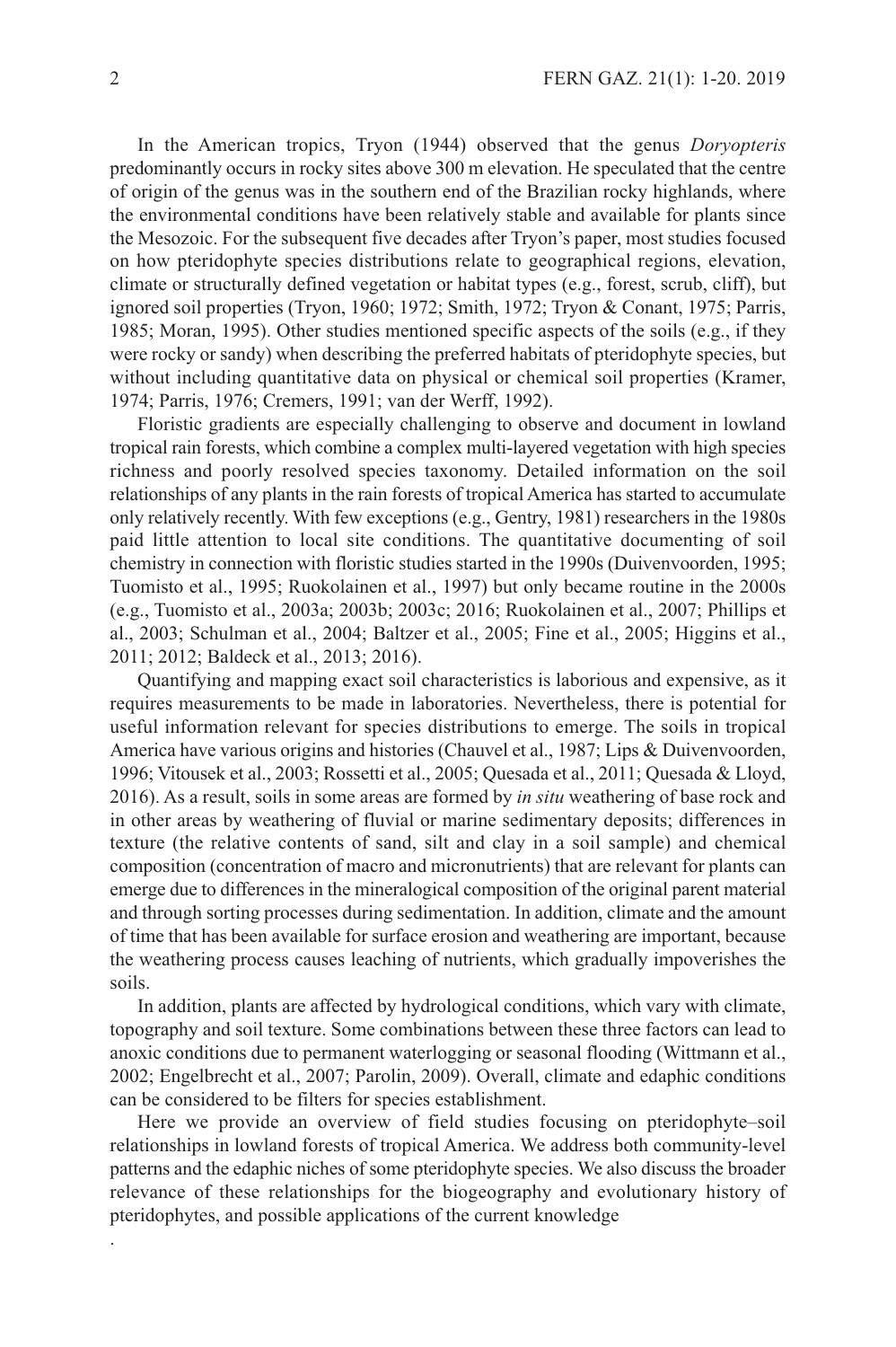# **COMMUNITY-LEVEL PATTERNS ALONG EDAPHIC GRADIENTS**

#### **Soil chemistry and texture**

#### *Historical overview*

Early studies on pteridophyte–soil relationships in the American tropics focused on pteridophyte species lists from sites with contrasting soil types. For example, Cremers (1991) compared fern communities between rocky and clayey substrates in French Guiana. Peruvian Amazonian ferns were compared by Young and León (1989) between clay soil and loamy sand soil and by van der Werff (1992) among inundated sites, swamps and white-sand soils. Tuomisto and Ruokolainen (1994) documented quantitatively how species composition and abundances change in the transition from loamy soils to white sand soils in Peruvian Amazonia. All of these studies found many species restricted to only one of the observed substrates, and concluded that the overall species richness was fostered by environmental heterogeneity and substrate specificity of most pteridophyte species.

To obtain a more general view of compositional variation across moist forests in tropical America, Tuomisto and Poulsen (1996) compiled the locality-specific species lists published until then into a sites by species table. They then carried out communitylevel ecological analyses on the data set, which contained many localities fromAmazonia and some from the Guianas and Central America. In spite of the broad geographical coverage and differences in climate among the sites, ordinations revealed that the most important compositional variation could be associated with a gradient from extremely nutrient-poor white sand soils to nutrient-rich, often clayey soils.

Since then, many studies have made quantitative inventories of pteridophytes and collected surface soil samples for chemical and textural analyses to test the pteridophyte-soil relationships in more detail. These studies have both documented patterns of species turnover and assessed how this turnover is related to different edaphic gradients. Some studies have simplified the soil information to one or a few synthetic variables (e.g. PCA ordination axes), which allows assessing the importance of general soil gradients but does not clarify the relative importance of the different soil properties (e.g., Costa et al., 2005; Jones et al., 2008; 2016).

# *Exchangeable base cations and aluminium*

In those studies that have assessed soil variables separately, the most consistent pattern that has emerged is that pteridophyte species turnover is strongly related to variation in the concentration of exchangeable base cations (Ca, K, Mg, Na). In all the studies, the sum of bases has emerged as one of the most important factors in data analyses. One or more of the individual base cations have invariably been found significant as well. This has been the situation in lowland forests both in Amazonia (figure 1; Tuomisto et al., 1995; 2003a; 2003b; 2003c; 2016; Ruokolainen et al., 2007; Higgins et al., 2011; Zuquim et al., 2012; Moulatlet et al., 2014) and in Central America (Jones et al., 2006, 2013). The importance of base cations conforms with expectation, as all of them except Na are essential plant nutrients that play important roles in physiological processes such as photosynthesis, water uptake and intracellular transportation of solutes (Jackson et al., 2000).

Studies made in Hawaii found that leaf Ca, K and Mg contents varied both within and among species, but no clear relationship with the concentration of the corresponding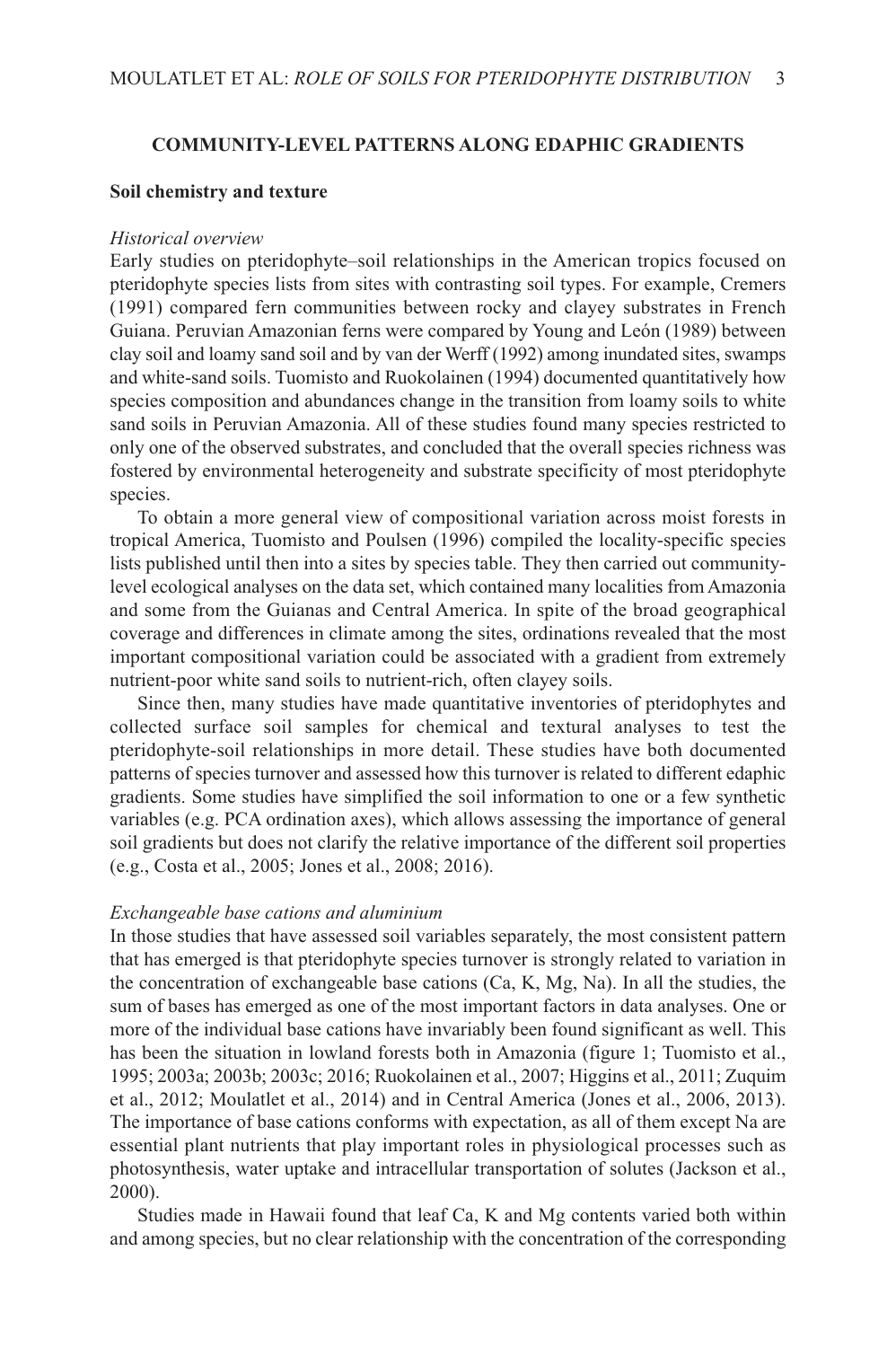elements in the soil was found (Amatangelo & Vitousek, 2008; Richardson & Walker, 2010). The clearest result was a phylogenetic signal: polypod ferns had systematically higher leaf Ca, K and Mg contents than non-polypod ferns. When compared to angiosperms, both polypod and non-polypod ferns had lower leaf Ca contents, but K contents were higher in polypods than angiosperms and Mg contents were similar. It has been hypothesized that fern leaves have low Ca content because ferns evolved in soils with low Ca concentration (Amatangelo  $& Vitousek, 2008$ ), but whether extant ferns with different soil Ca preferences differ in leaf Ca content is not known. Furthermore, the studies carried out in Hawaii included only 15 pteridophyte and six angiosperm species, and since we do not know similar studies in continental tropical America, it is unclear how general the observed pattern is.

The contribution of other chemical variables to explain pteridophyte species turnover has been more erratic. Aluminium, for example, can be toxic in high concentrations and potentially constrain fern growth by limiting nutrient uptake and root development (Schmitt et al., 2017). Many pteridophytes have developed evolutionary strategies to tolerate aluminium (Olivares et al., 2009), and aluminium accumulation seems to be more common in terrestrial ferns than in angiosperms (Schmitt et al., 2017). Epiphytic species show lower levels of aluminium accumulation than terrestrial species, which is not surprising given that epiphytes do not have a direct connection with the soil.



**Figure 1.** Ordination (NMDS optimised for two dimensions) of 138 transects of 500 m x 5 m in northern Peruvian Amazonia based on their pteridophyte species composition (floristic similarities between two transects calculated with the Jaccard index, i.e. as a proportion of species shared out of the total number of species found in both transects). The transects are plotted such that similar ones are closer together than more dissimilar ones (numeric values on the axes are unimportant). Point size is proportional to the concentration of exchangeable base cations in the soil (Ca+Mg+K+Na, log-transformed) and colours correspond to the two most distinct classes in a cluster analysis based on the floristic similarities. The same division exactly corresponds to the dichotomy between cation-rich clay soils proposed to be of semi-marine origin (in blue) and relatively cation-poor sandy-loamy soils of fluvial origin (in red). Reprinted from figure 2 of Higgins et al. 2011 (the source article is OnlineOpen).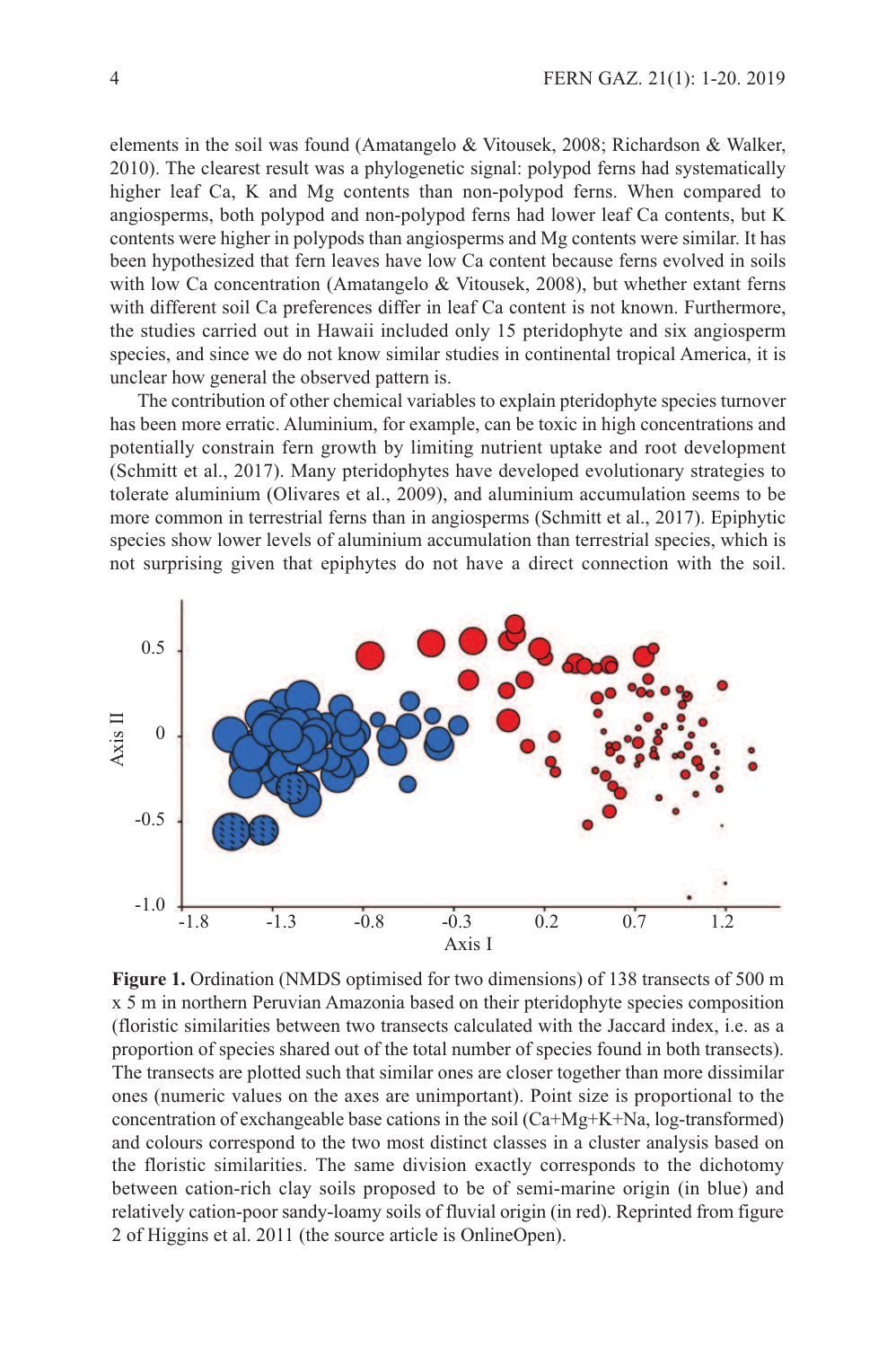However, aluminium accumulation has been observed in at least two epiphytic species, an *Elaphoglossum* and a *Didymoglossum* (Schmitt et al., 2017). Further studies including more species are needed to clarify if this is actually a phylogenetic effect, since most of the fern epiphytes belong to just a few genera.

#### *Phosphorus and nitrogen*

Other soil properties such as phosphorus (P) concentration, loss-on-ignition (LOI) and pH have also been investigated both in the lowlands (Tuomisto et al., 2003a; 2003c; 2016; Costa et al., 2005, Jones et al., 2006; 2013; Moulatlet et al. 2014) and in montane areas (Homeier et al., 2010; Unger et al., 2012). LOI has often had relatively low explanatory power. Phosphorus is among the important plant macronutrients, and some studies have indeed found P to be one of the most important explanatory variables in numerical analyses (Jones et al., 2013; Tuomisto et al., 2016). Other studies have found P to have little explanatory power, however (Tuomisto et al., 2003a; 2003c). This is probably because the Bray method used in these earlier studies to analyse P concentration in the soil samples does not succeed in representing plant-accessible P as well as do the methods used in the more recent studies (e.g., Mehlich III).

Nitrogen is another important plant nutrient that is technically difficult to analyse reliably from soil samples. Furthermore, N concentration in a soil sample can change during storage due to the activity of soil bacteria, unless samples are immediately frozen. Therefore, soil N concentration has not been reported in any of the studies that were carried out in remote rain forest areas. In one study that did report N, it was not among the most important soil variables (Jones et al., 2013). Whether this is because nitrogen is not limiting in the soils of the American tropics (Quesada et al., 2010) or is due to methodological problems remains to be clarified.

In a Hawaiian study (Amatangelo & Vitousek, 2008), leaf N content was found not to vary much among ferns growing on soils with different natural N concentrations. In contrast, leaf P did vary along a soil P gradient and also increased clearly in response to P fertilization. In the Andes, leaf N content was found to be essentially constant within a species along an elevational gradient (Wegner et al., 2003). However, the community-level mean leaf C:N ratio decreased with elevation, even though the C:N ratio in the soil increased.

### *Texture*

Documenting chemical soil properties requires laboratory analyses, but gross soil texture is a characteristic that is easy to observe already in the field. Texture is often related to soil cation concentration, although this relationship is context-specific.

In northern Peruvian Amazonia, the cation-richest soils are heavy clays, intermediate soils are loamy, and the poorest soils consist of coarse white sand (Ruokolainen & Tuomisto, 1998; Higgins et al., 2011). However, in the Yasuni area of Ecuadorian Amazonia, the sandiest soils are not white sands but actually have a higher cation concentration than the loamy soils (Tuomisto et al., 2003a). In central Amazonia, the situation is yet different, because clay soils can there be almost as cation-poor as the white sands (Quesada  $&$  Lloyd, 2016). Consequently, it is important to be aware of the local conditions determining soil texture in order to avoid erroneous conclusions. In general, further investigation is still needed to obtain a complete picture of the contributions of different soil variables to explaining pteridophyte species turnover.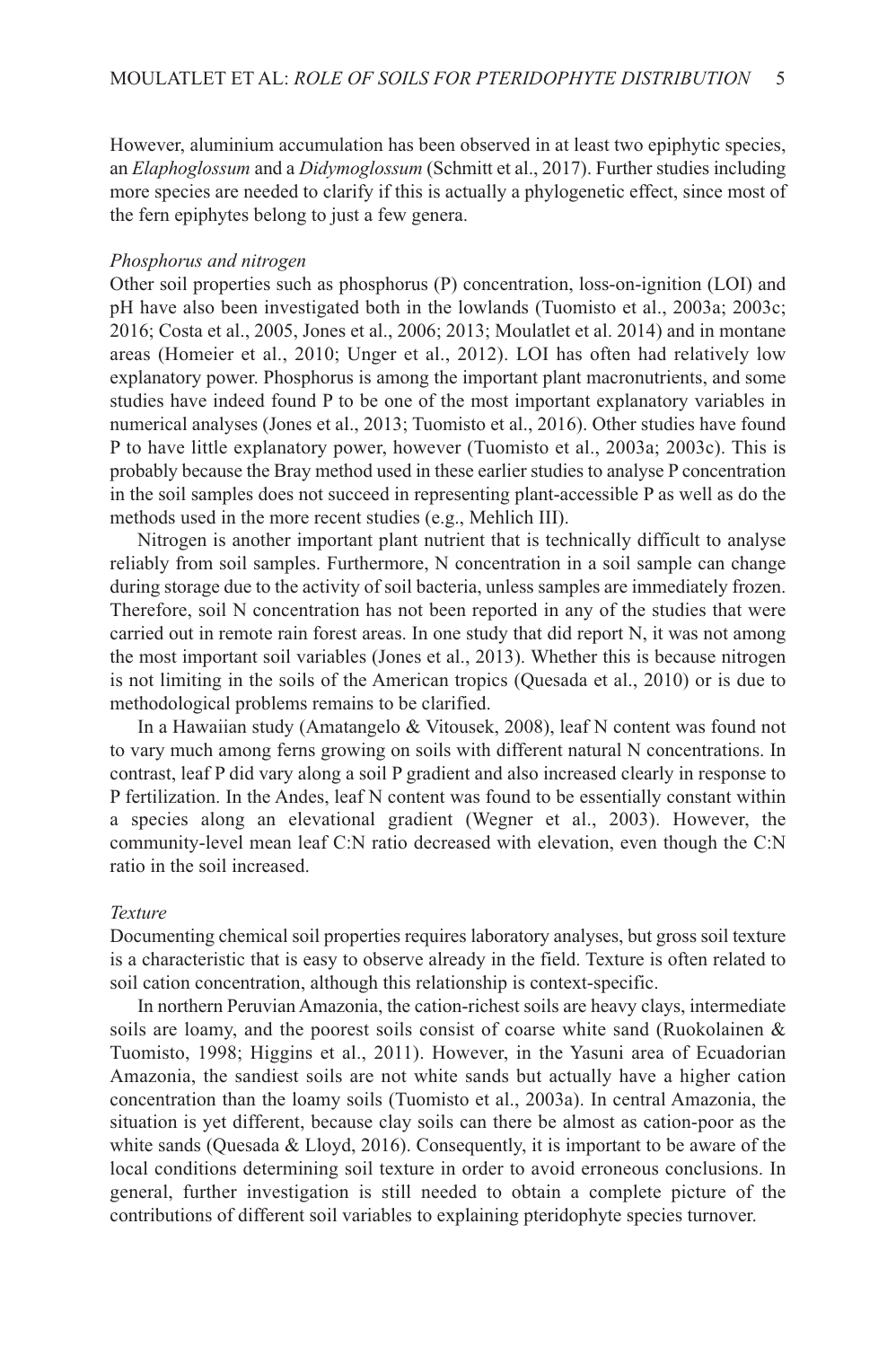# *Species richness*

Not only species composition but also species richness varies along edaphic gradients. Amazonia has relatively low species richness and endemism compared to the montane areas surrounding it, which is probably related to the relatively uniform environment (Tryon, 1985). However, clear species richness gradients have been identified also within Amazonian lowland forests. The highest local species richness seems to be found on the cation-rich soils both at the local (Costa, 2006) and at broader scales (figure 2; Tuomisto & Ruokolainen, 2005; Tuomisto et al., 2014). The broad-scale studies found that also



**Figure. 2.** Trends in species richness (i.e. the number of species) of pteridophytes in 214 transects of 500 m x 5 min Amazonian non-inundated forests as a function of measured concentration of exchangeable base cations in the soil. Colours refer to geographical regions: green, Ecuador; orange, Colombia; red, central Amazonia; dark blue, NW Peruvian Amazonia; purple, NE Peru; mid blue, central Peru; light blue, S Peru. The most distant sites are more than 2000 km apart. Symbols are sized in relation to annual rainfall (extracted from WorldClim v. 1.4), which is only weakly correlated with soil cation concentration  $(r = 0.21)$ . Reprinted, with permission, from figure 5 of Tuomisto et al. (2014).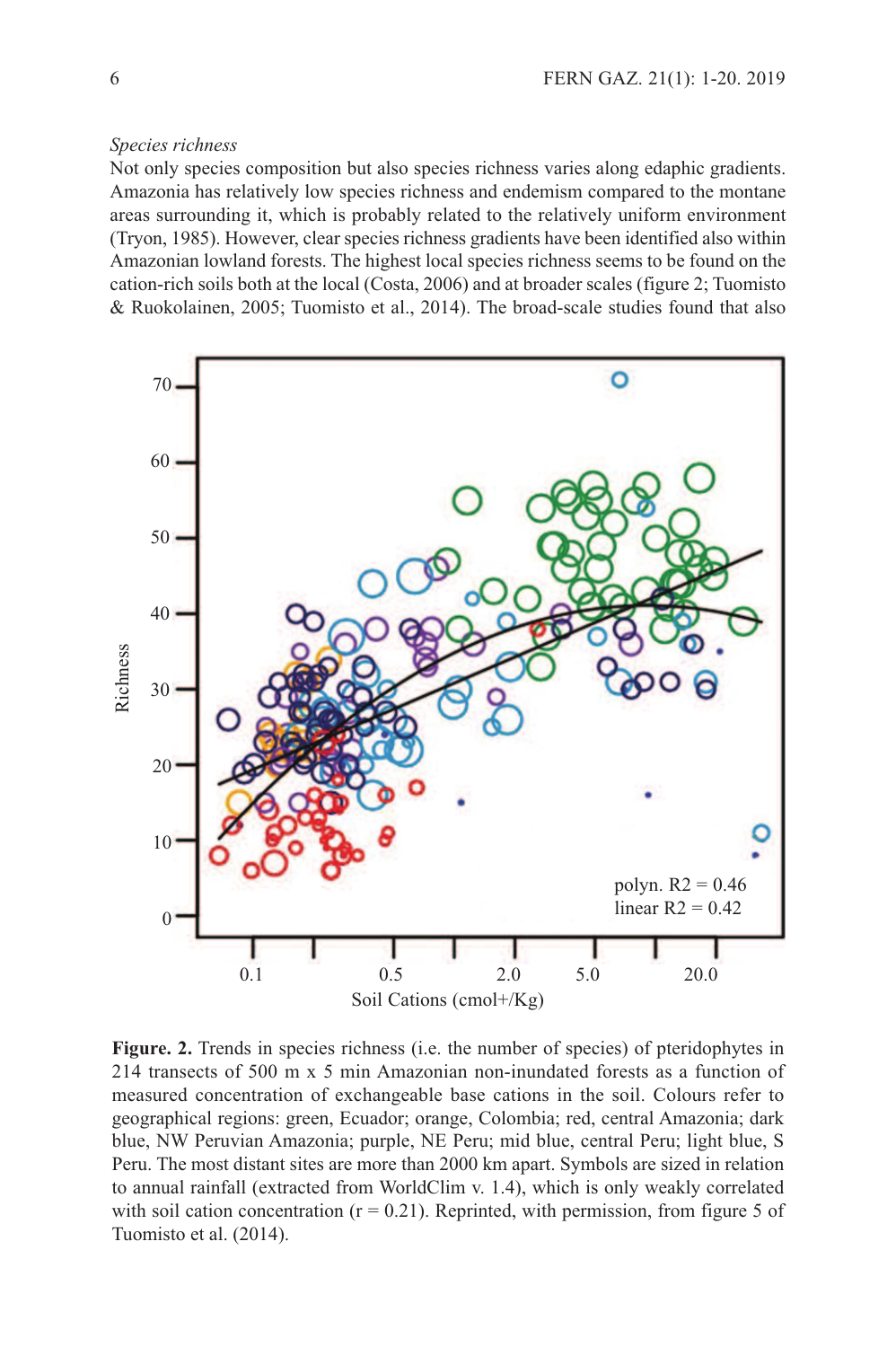aluminium concentration and the local variability in both Al and base cations correlate with pteridophyte species richness. Moreover, the species pool of pteridophytes seems to be larger on cation-rich than cation-poor soils (Tuomisto & Poulsen, 1996; Tuomisto et al., 2014). High pteridophyte species richness is also related to high annual rainfall, so highest average species richness is found on fertile soils in wet climates (Tuomisto et al., 2014).

# **Topography and hydrology**

In addition to soil nutrients, water availability and soil drainage are important determinants of plant species distributions. Soil moisture varies with local topography, such that low-lying sites are generally moister and more prone to waterlogging than sites at higher topographic positions, which in turn may be susceptible to drought. In Amazonia, seasonality in rainfall causes considerable fluctuation in the water level of rivers (from a few to more than 10 m), which causes extensive areas of forest in the river floodplains to become seasonally inundated. Along the margins of the floodplains there are often swamp forests, which have waterlogged soils even during the low-water season.

A prolonged period of inundation is stressful for plants because it causes hypoxia in the soil and prevents photosynthesis in the submerged parts of the plant (e.g., Pires  $\&$ Prance, 1985; Parolin, 2009). Specific adaptations are needed for plants to tolerate such conditions, which is reflected in dissimilar species composition between the inundated and non-inundated (the latter is known as 'terra firme') forests (Balslev et al., 1987; Kahn, 1987). These contrasting habitats are clearly distinct also in terms of pteridophyte species composition (Tuomisto et al., 2003c; Salovaara et al., 2004), and pteridophyte species richness in the inundated forests seems to be relatively low (Tuomisto  $\&$ Ruokolainen, 2005). Most species that have been reported to be typical of seasonally inundated forests are epiphytic or hemiepiphytic, which allows them to at least partly escape the inundation (e.g. *Campyloneurum fuscosquamatum* Lellinger, *Lomagramma guianensis* (Aubl.) Ching*, Polybotrya caudata* Kunze*, P. glandulosa* Mett. ex Kuhn and *Salpichlaena hookeriana* (Kuntze) Alston) (van der Werff, 1992; Salovaara et al., 2004). Although non-inundated forests are not affected by floods from rivers, they, too, contain a hydrological gradient from the wet valley bottoms and creeksides to the drier hill tops and ridges. Corresponding gradients in pteridophyte species composition have been reported in several studies both for Amazonia (Tuomisto & Ruokolainen, 1994; Tuomisto et al., 1995; Tuomisto & Poulsen, 2000; Vormisto et al., 2000; Costa, 2006; Poulsen et al., 2006; Drucker et al., 2008; Moulatlet et al., 2014) and for Central America (Jones et al., 2006; 2007; 2016). Although most pteridophytes seem to avoid waterlogged areas, moist and even sporadically inundated sites along creeks have often had high pteridophyte species richness in western Amazonia (Tuomisto & Ruokolainen, 1994; Tuomisto et al., 1995; Tuomisto & Poulsen, 2000; Poulsen et al., 2006). Slopes have been found to have high species richness and abundance in a central Amazonian study (Costa, 2005).

Often it is difficult to disentangle the possible causal factors behind observed pteridophyte species distribution patterns along topographical gradients. This is because local topographic variation can be related to factors other than soil moisture, in particular soil nutrient concentration, soil texture and light intensity at the forest floor. How such factors interact is always somewhat idiosyncratic, as it depends on the geological history of the area: the sources and mineralogy of the soil parent material as well as the different sedimentation, erosion and weathering processes that have affected it (Chauvel et al.,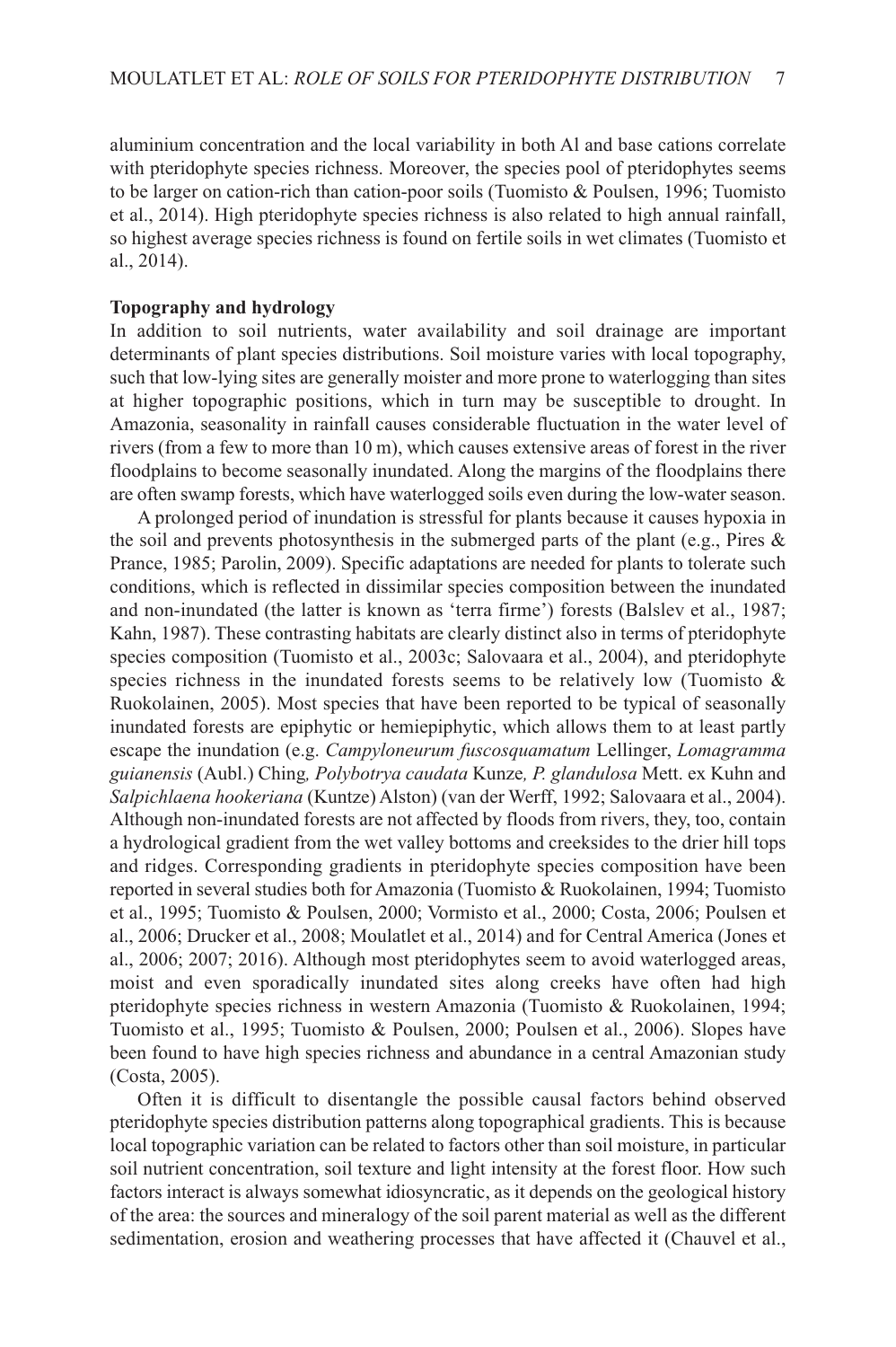1987; Vormisto et al., 2004; Chadwick & Asner, 2016). For example, white sand soils are not only nutrient-poor, but they have a low water holding capacity (which causes them to dry out quickly during dry spells) and may have a hard pan as well (which makes them even more drought-prone but in addition causes them to become waterlogged when it rains). Ridges are the most exposed part of the local topography and receive more light than do slopes and valleys. However, the amount of light that reaches the understory, where data on pteridophytes have predominantly been collected, depends also on vegetation structure and especially the presence of canopy gaps. In western Amazonia, white sands tend to be situated on the hill tops or upper plateaus, which renders them more prone to drought than in central Amazonia, where the white sands are usually found along creeks (Tuomisto & Ruokolainen 1994; Vormisto et al., 2004; Costa et al., 2005; Chadwick & Asner, 2016).



**Figure 3.** Optima and tolerances of fern species along a gradient of soil exchangeable base cation concentration (sum of bases) as estimated using data from 305 plots in Brazilian Amazonia. The most distant sites are more than 2000 km apart. The x axis is in logarithmic scale. Example of white-sand species is *Trichomanes martiusii*, which typically grows in low-nutrient white-sand patches. Rich-soil species, like *Adiantum phyllitidis* J.Sm., typically grow on clay soils. Reprinted, with permission, from figure 3 of Zuquim et al. 2014.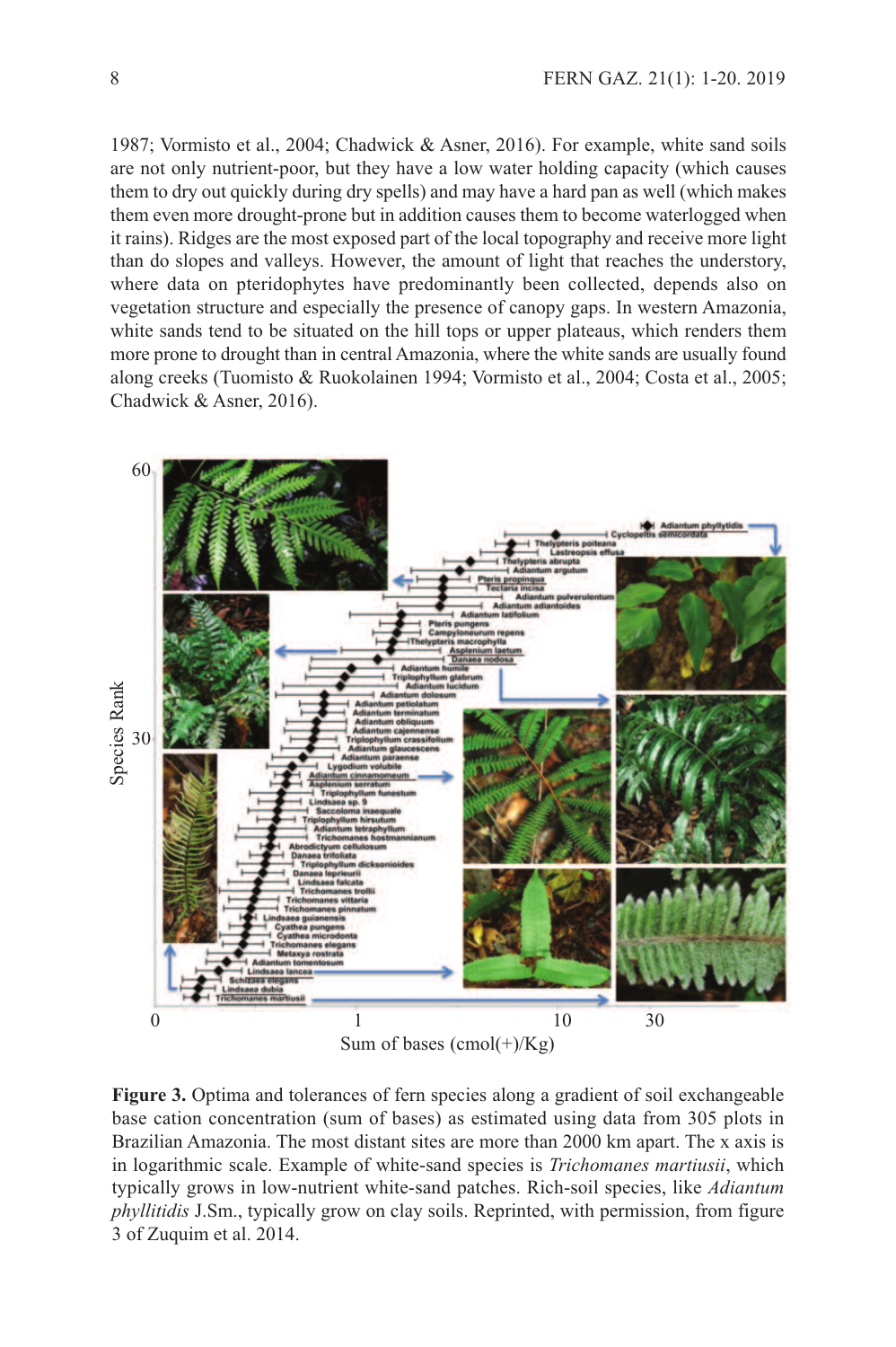### **SPECIES DISTRIBUTIONS ALONG EDAPHIC GRADIENTS**

As discussed above, pteridophyte species present general and clear species turnover along a soil cation concentration gradient. This emerges from the behaviour of the individual species, many of which are specialised to just a limited part of the soil cation concentration gradient (figure 3) (e.g., Tuomisto & Poulsen, 1996; Tuomisto et al., 2002; Cárdenas et al., 2007; Zuquim et al., 2014; Moulatlet et al., 2017).

It has been documented that different species within the same genus can present specialisation to different parts of edaphic gradients, suggesting niche partitioning within genera. For example, six species of the terrestrial genus *Adiantum* in Peruvian and Ecuadorian Amazonia could be grouped into three distribution types (Tuomisto et al., 1998): one species (*A. tomentosum* Klotzsch) was found only in relatively cation-poor loamy to sandy soils, four (*A. humile* Kunze*, A. obliquum* Willd.*, A. terminatum* Kunze ex Miq.*, A. tetraphyllum* Humb. & Bonpl. ex Willd.) were relatively broadly distributed on intermediate soils, and one (*A. pulverulentum* L.) was exclusively found on the most cation-rich soils. This pattern has remained consistent in other studies that have looked at the distributions of the same *Adiantum* species along the soil cation concentration gradient (Tuomisto & Poulsen, 1996; Tuomisto et al., 2002; 2016; Cárdenas et al., 2007; Higgins et al., 2011; Zuquim et al., 2014; Moulatlet et al., 2017). *Adiantum pulverulentum* has also been found in the nutrient-rich anthropogenic dark-earth soils in Bolivia (Quintero-Vallejo et al., 2015). These examples from areas more than 1000 km apart suggest that the soil preferences are consistent across the Amazon basin.

Another genus whose species have been found to be clearly differentiated along edaphic gradients in Amazonia is the hemiepiphyte genus *Polybotrya* (Tuomisto, 2006). This genus has two species restricted to cation-rich soils (*P. crassirhizoma* Lellinger and *P. fractiserialis* (Baker) J.Sm.), two found on intermediate soils (*P. caudata* and *P. osmundacea* Humb. & Bonpl. ex Willd.), one on relatively cation-poor soils (*P. pubens* Mart.) and two on very cation-poor soils (*P. sessilisora* R.C.Moran and *P. glandulosa*). In addition, the species segregate along a hydrological gradient: *P. caudata* and *P. glandulosa* occur in swamps and in seasonally inundated areas along streams, *P. sessilisora* occurs mainly on hill tops, and the other species are intermediate.

It has been found that even within the relatively local scale of La Selva biological station in Costa Rica, different species of ferns show different distributional patterns along gradients of soil chemistry and topography (Jones et al. 2007; 2008).

Our understanding of edaphic specialisation in pteridophytes is advancing in parallel with taxonomic progress and data accumulation. For example, the terrestrial genus *Metaxya* was thought to be monotypic, but now it is known to include at least six species. One of these is specialised to very nutrient-poor white sand soils, and its edaphic distribution is therefore clearly segregated from the other species, even though its geographical distribution overlaps with two of them (Cárdenas et al., 2016).

A similar case was found for two species of the mainly terrestrial genus *Lindsaea*. *Lindsaea divaricata* Klotzsch has traditionally been considered a widespread generalist species, but ecological field work in Amazonia revealed that the populations on edaphically different sites have subtle morphological differences, especially at the juvenile stage. It turned out that *L. divaricata* itself only occurs on very nutrient-poor sites, such as white sand soils and peat bogs, and the form growing on loamy soils is a different species, *Lindsaea digitata* Lehtonen & Tuomisto (Lehtonen & Tuomisto, 2007). Several fern genera show strong edaphic niche conservatism to either poor or rich soils, whereas many other genera have radiated to span a rather broad edaphic range (Lehtonen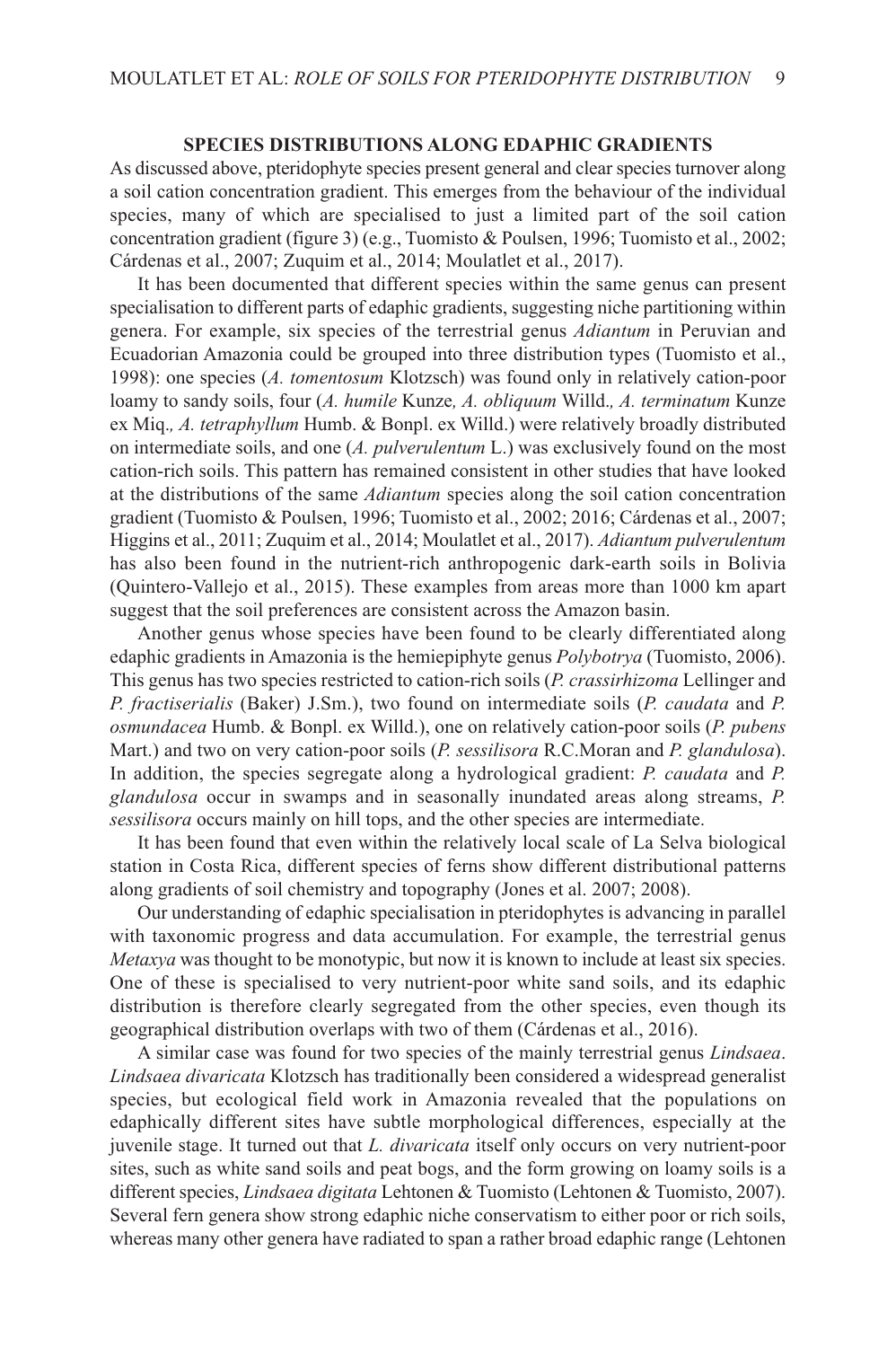et al., 2015). Both *Adiantum* and *Trichomanes* have species on various kinds of soils, but their overall distributions have been found to be biased such that *Adiantum* is mostly a rich-soil lineage and *Trichomanes* mostly a poor-soil lineage (Lehtonen et al., 2015). Some other genera are more uniform in their edaphic distribution. For example, all species of the genera *Bolbitis*, *Pteris* and *Tectaria* seem to be restricted to rich soils in Amazonia, whereas in the mostly rich-soil *Thelypteris s.l.* there are a few exceptions (with the most notable one being *Thelypteris (Meniscium) macrophylla* (Kunze) C.V.Morton on intermediate soils). In contrast, all species of *Triplophyllum* and *Schizaea* and almost all species of *Lindsaea* are restricted to poor soils (Tuomisto & Poulsen, 1996; Tuomisto, 1998; León et al., 2005; Lehtonen et al., 2015). For a long time, *Tectaria brauniana* (H. Karst.) C.Chr. seemed to be an odd *Triplophyllum*-like poor-soil species within an otherwise rich-soil genus, but eventually molecular phylogenies showed that it belongs to the genus *Hypoderris*, which is sister to *Triplophyllum* (Moran et al., 2014; Wang et al., 2014).

### **BIOGEOGRAPHICALAND EVOLUTIONARY CONSEQUENCES**

Strong soil specificity restricts the occurrences of a pteridophyte species to sites representing its favoured kinds of soil. When the soil properties themselves are regionally distributed such that different areas are geochemically different, this may lead to patterns of biogeographical magnitude, with different regions having different pteridophyte species pools (Tuomisto et al., 2016). Tryon and Conant (1975) observed that Brazilian Amazonia has a lower diversity of the terrestrial genera *Thelypteris* and *Pteris* than do surrounding areas. This is consistent with these genera being mostly found on cation-rich soils, which in turn are rather rare and restricted to small patches in central Amazonia (Tuomisto & Poulsen, 1996; Zuquim et al., 2009).

In both Peruvian and western Brazilian Amazonia, a steep turnover of pteridophyte species has been documented across the limit between two geological formations, one of which consists of relatively cation-rich clays and the other one of cation-poor loamy soils (Higgins et al., 2011 in Peru; Tuomisto et al., 2016 in Brazil). In the Peruvian area, the borderline between the two formations is identifiable in satellite imagery for a distance of more than 200 km, and in the Brazilian area, for about 1000 km. In each area, the species turnover patterns were similar, and a larger number of pteridophyte species and genera was found on the formation with the higher concentration of base cations. Although such boundaries between soil types do not form physical dispersal barriers, they may nevertheless effectively function as such and restrict the distributions of specialist species.

Furthermore, such an edaphic barrier can cause differential selection pressures on the two contrasting surfaces. The observed edaphic segregation among congeneric fern species has indeed inspired the suggestion that speciation in Amazonia may have been driven in part by mechanisms of geographic isolation (allopatric speciation) but also by reproductive isolation caused by abrupt discontinuities of soil conditions (i.e. parapatric or sympatric speciation; Tuomisto et al., 1998; Tuomisto, 2006; 2007). This hypothesis has not yet been tested for pteridophytes using well-resolved phylogenies, but results from analyses involving other Amazonian plant groups have supported the idea (Schulman et al., 2004; Fine et al., 2005; Fine & Kembel, 2011).

**PRACTICALAPPLICATIONS OF PTERIDOPHYTE-SOIL RELATIONSHIPS** An important practical application emerging from the edaphic specificity of pteridophyte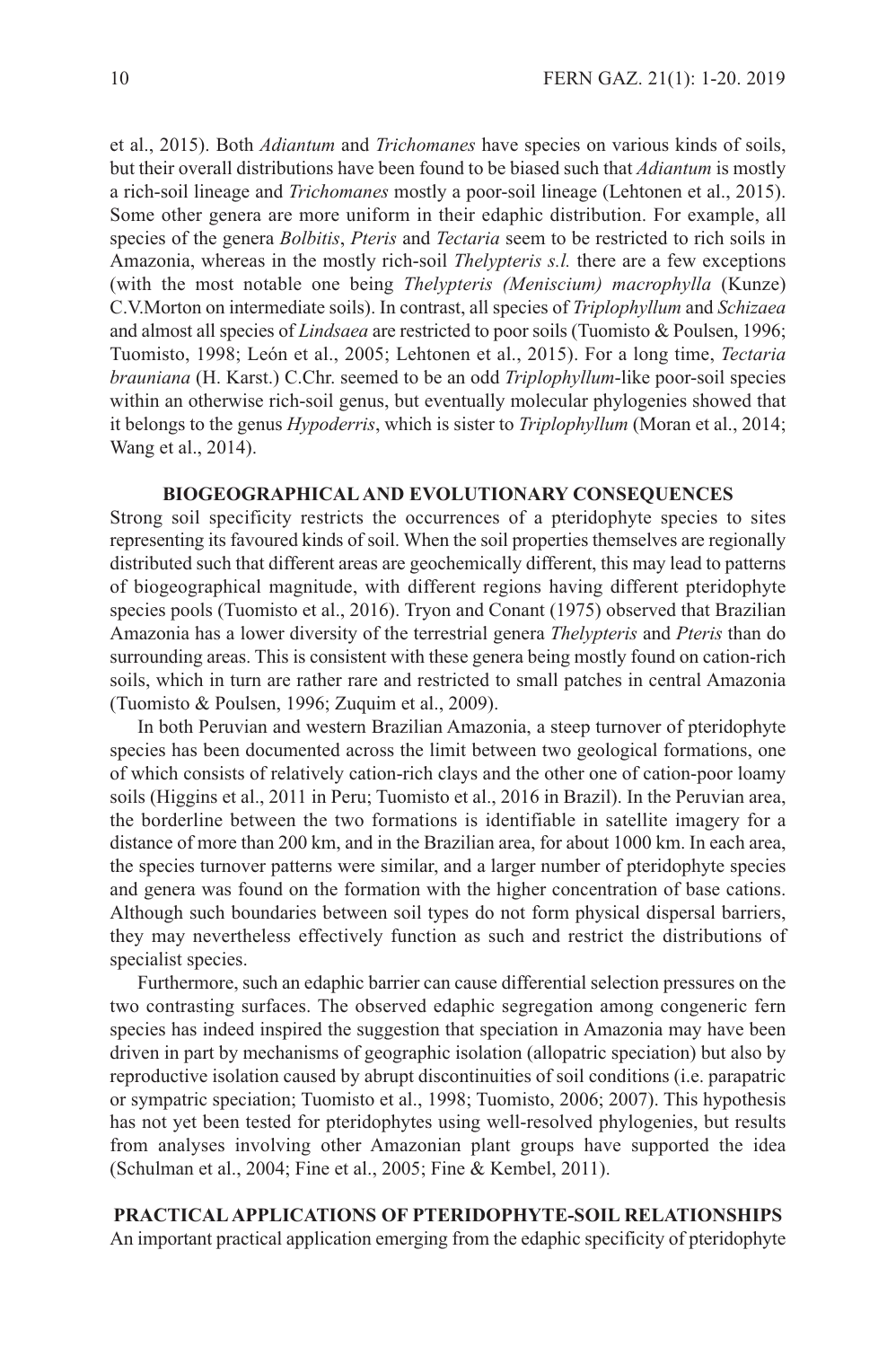species is that they can be used as indicator species for habitat classification and mapping, which are essential for conservation planning. Soil heterogeneity causes variation in the floristic composition of forests that is not necessarily reflected in easily detectable changes in forest structure (Suominen et al., 2015). For example, Amazonia is mostly covered in dense terra firme rainforests, the classification of which into more accurately defined forest types is not a trivial task (Pires & Prance, 1985; Duivenvoorden & Lips, 1995). To some extent, habitat classification can be done solely on the basis of differences in soil conditions (Duivenvoorden  $\&$  Lips, 1995), but taking into account also floristic information may give ecologically more meaningful results (Ferrier, 2002).

Although habitat specificity is common in other plant groups as well (e.g., trees, palms and Melastomataceae; Ruokolainen et al., 1997, 2007; Vormisto et al., 2000, 2004; Phillips et al., 2003; Tuomisto et al., 2003a; 2003b; 2003c; 2016; Baldeck et al., 2013; 2016), pteridophytes have advantages that make them an especially good indicator group. Most importantly, pteridophytes are relatively easy and quick to sample, especially compared to trees: the individuals are of a convenient size and easily accessible in the forest understorey (if canopy epiphytes are ignored), the number of species is manageable, and most genera and species are easy to identify on the basis of gross morphology (Ruokolainen et al., 1997; 2007; Kessler & Bach, 1999; Tuomisto et al., 2003c; Duque et al., 2005; Zuquim et al., 2009; 2017).

Given that many tropical forest areas are difficult to access, remote sensing has been used to identify patterns in vegetation and soil heterogeneity. The interpretation of satellite images needs to be supported by field verification, and several studies have used pteridophytes for the purpose of validating observations based on Landsat TM/ETM+ images (Tuomisto et al., 1995; 2003a, 2003b; Salovaara et al., 2005; Higgins et al., 2011; 2012) and LiDAR data (Higgins et al., 2015). Combining information on pteridophyte-soil relationships with remote sensing opens a large set of applications. Rajaniemi et al. (2005) used satellite images to produce predictive maps of the species richness of pteridophytes and Melastomataceae, including maps for subsets with different edaphic preferences. Salovaara et al. (2005) used pteridophyte inventories and satellite imagery to produce a habitat map for mammal surveys. Zuquim et al. (2014) tested the use of pteridophytes as indicators of different soil properties, and found that their predictive power was best for the concentration of exchangeable base cations. Sirén et al. (2013) used known pteridophyte optima for soil cation concentration to produce a map indicating variation in potential site productivity, which can be expected to be related with game animal population density and carrying capacity, to support local decision-making on where to apply hunting restrictions to ensure sustainability of hunting.

Several digital soil maps have been published that can be used in species distribution modeling and other applications (SOTERLAC [FAO 2006], SoilGrids [Hengl et al. 2007], HWSD [Nachtergaele et al. 2012]). Although these have been found to improve the performance of fern species distribution models above that of models based on climatic data only (Figueiredo et al., 2018), they are based on scant field data, so their accuracy at fine scales varies considerably. Moulatlet et al. (2017) used field data on soils and pteridophytes to test the accuracy of these maps, and found that they had only limited capacity to reconstruct the known edaphic preferences of thirteen fern species (*Adiantum pulverulentum, Adiantum tomentosum, Cyathea pungens* (Willd.) Domin*, Cyclopeltis semicordata* (Sw.) J. Sm., *Lindsaea guianensis* (Aubl.) Dryand.*, Pteris pungens* Willd.*, Saccoloma inaequale* (Kunze) Mett.*, Schizaea elegans* (Vahl) Sw.*,*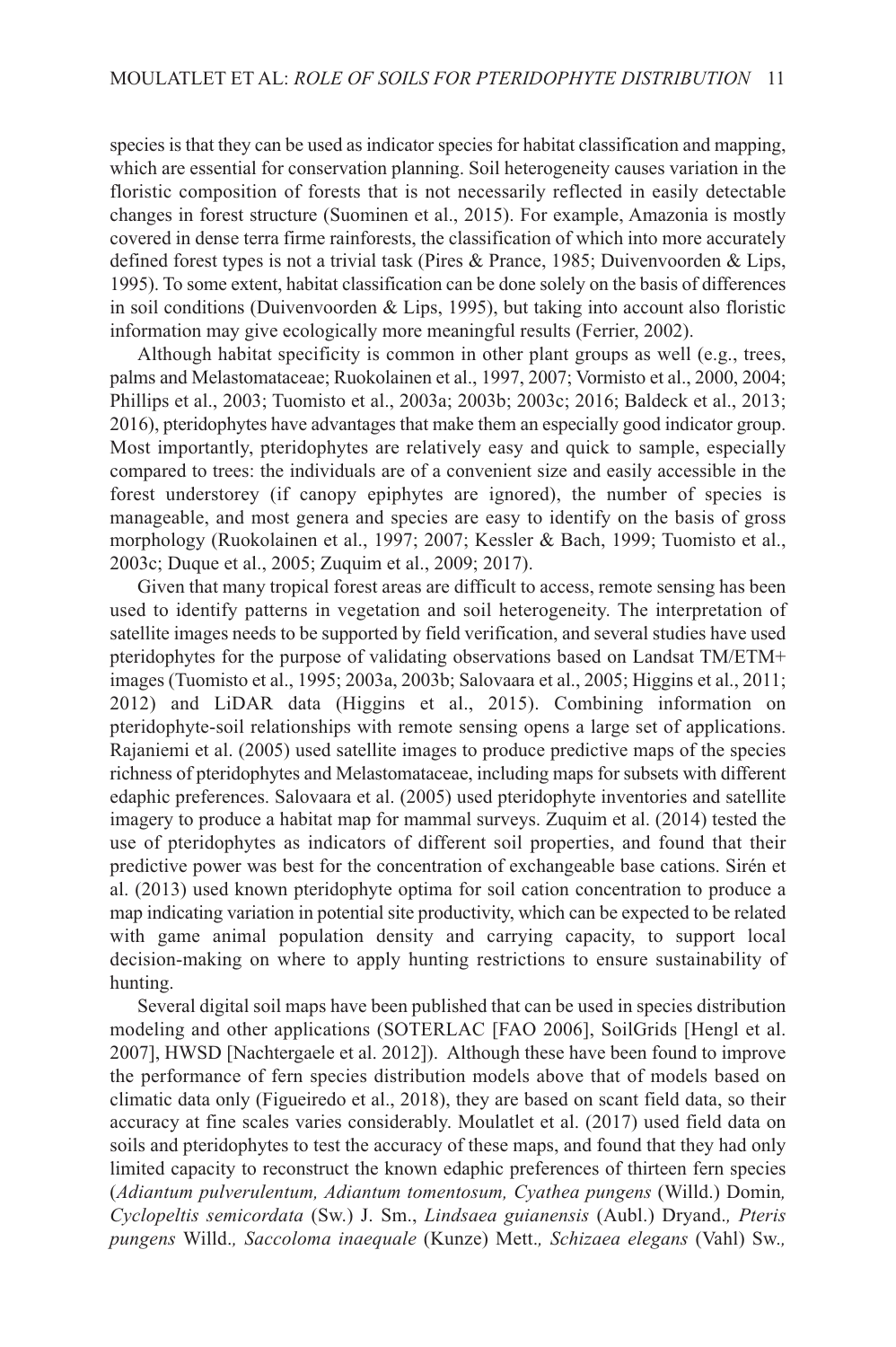*Thelypteris macrophylla, Trichomanes elegans* Rich.*,* and *Trichomanes martiusii* C.Presl).

# **FUTURE PROSPECTS AND RECOMMENDATIONS**

Our knowledge of species–soil relationship has significantly increased in the past few decades. However, the tropical American forests cover a vast area, and the distribution of both pteridophyte and soil diversity is still largely unknown. In particular, there is need for more collections to fill the existing data gaps (figure 4; Feeley, 2015). The digital revolution of the past 10 years has also affected soil and plant sciences (Hartemink & McBratney, 2008; Peterson et al., 2010; Hardisty & Roberts, 2013): species records and taxonomic information have been compiled into online databases, herbarium collections have been digitalised and made available online, and mapping techniques have been developed.

Access to plant records has improved dramatically. Many herbaria have made their collections available online, and almost one million geo-referenced pteridophyte observations are accessible through the Global Biodiversity Information Facility (www.gbif.org), which provides an interface to the digital databases of herbaria worldwide. Currently, nearly 50,000 pteridophyte observations from South America are accessible through GBIF (figure 4). These data can give valuable information on pteridophyte occurrences at the broad scale, and thereby facilitate biogeographical and macroecological inferences. In addition, the increasing access to fern data in online



**Figure 4.** Density of **A:** Polypodiopsida and **B:** Lycopodiopsida records available in the Global Information Facility (GBIF - www.gbif.org). Dark green indicates that there are no collections available, shades from yellow to red indicate increasing density of collections. Retrieved on the 30th of May 2018.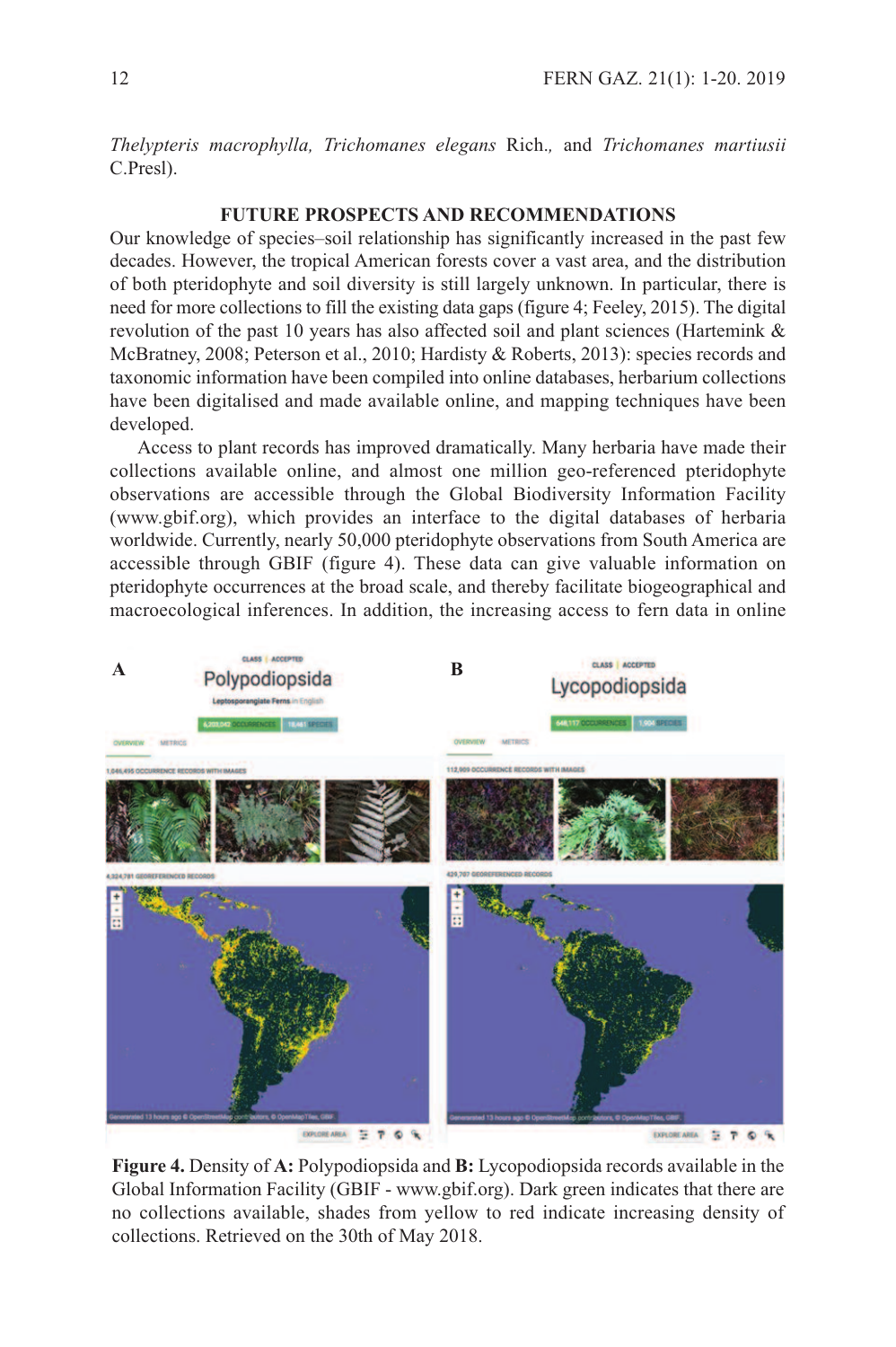portals helps to identify the data voids and to target the collection of new field data to unsampled areas (Feeley, 2015). Unfortunately, the accuracy of the geographic coordinates provided with the observations is variable. Even when a careful data-cleaning step is implemented, one cannot count on high geo-referencing accuracy in the GBIF data.

Individual researchers and other interested persons can share their digital collections (photographs) and taxonomic information globally through the Ferns and Lycophytes of the World portal (*www.fernsoftheworld.com*). Currently, this portal contains photographs of nearly 1000 species. However, the total area inventoried still represents a very small portion of the American tropics. The impact of collection density on the observed pteridophyte species richness has been documented in Bolivia, where the number of known species has increased dramatically during a project aiming to document the pteridophyte flora of the country (Soria-Auza & Kessler, 2008). Such trends have an impact on the global species richness estimates as well: while ca. 9,000 fern species are currently known worldwide, it has been estimated that 15,000 may exist (Kessler, 2010). Indeed, compilations of fern richness show that the number of species keeps increasing (Prado et al., 2015).

It seems that the relationships between pteridophytes and soils in the American tropics have mostly been studied in Amazonia, and to some degree in Central America. We did not find studies explicitly addressing soil characteristics in other rainforest areas in the American tropics, such as the Atlantic rainforest of Brazil or montane forests in the Andes. Although collecting and transporting soil samples takes some effort, and laboratory analyses are expensive, the existence of soil data significantly adds value to the pteridophyte data as well. In particular, following already used protocols would allow data to be combined across studies in order to build a broader view of community ecology and biogeography not only of pteridophytes themselves but of tropical forests in general. One possible strategy to improve our knowledge on pteridophyte distributions is to crowdsource data collection by involving non-scientists. Citizen science is emerging as an important way not only to increase the number of observations but also to engage the society and to raise public awareness of nature. This approach is facilitated by the existence of online platforms, such as iNaturalist (inaturalist.org), which allows easy uploading and curation of data by any interested person. We have recently started a campaign to collect data on pteridophytes in Amazonia (https://www.inaturalist.org/projects/samambaias-helechos-ferns-amazonia), and encourage everyone who visits the area to participate, or to start their own campaigns in other areas.

The forests in tropical America face high deforestation rates (Watson et al., 2018), and some areas, soil types and forest types may be more at risk than others (Laurance et al., 2002). A broad picture of both species distributions and species–soil associations is needed to understand the ecology, biogeography and evolution of pteridophytes in the tropics. Such information can help conservation and the planning of sustainable use of forest resources.

### **ACKNOWLEDGMENTS**

We thank Klaus Mehltreter for the invitation to write this review and Kalle Ruokolainen, Klaus Mehltreter and Sarah Richardson for useful comments on the text. GMM and GZ were partly funded through an Academy of Finland grant to HT.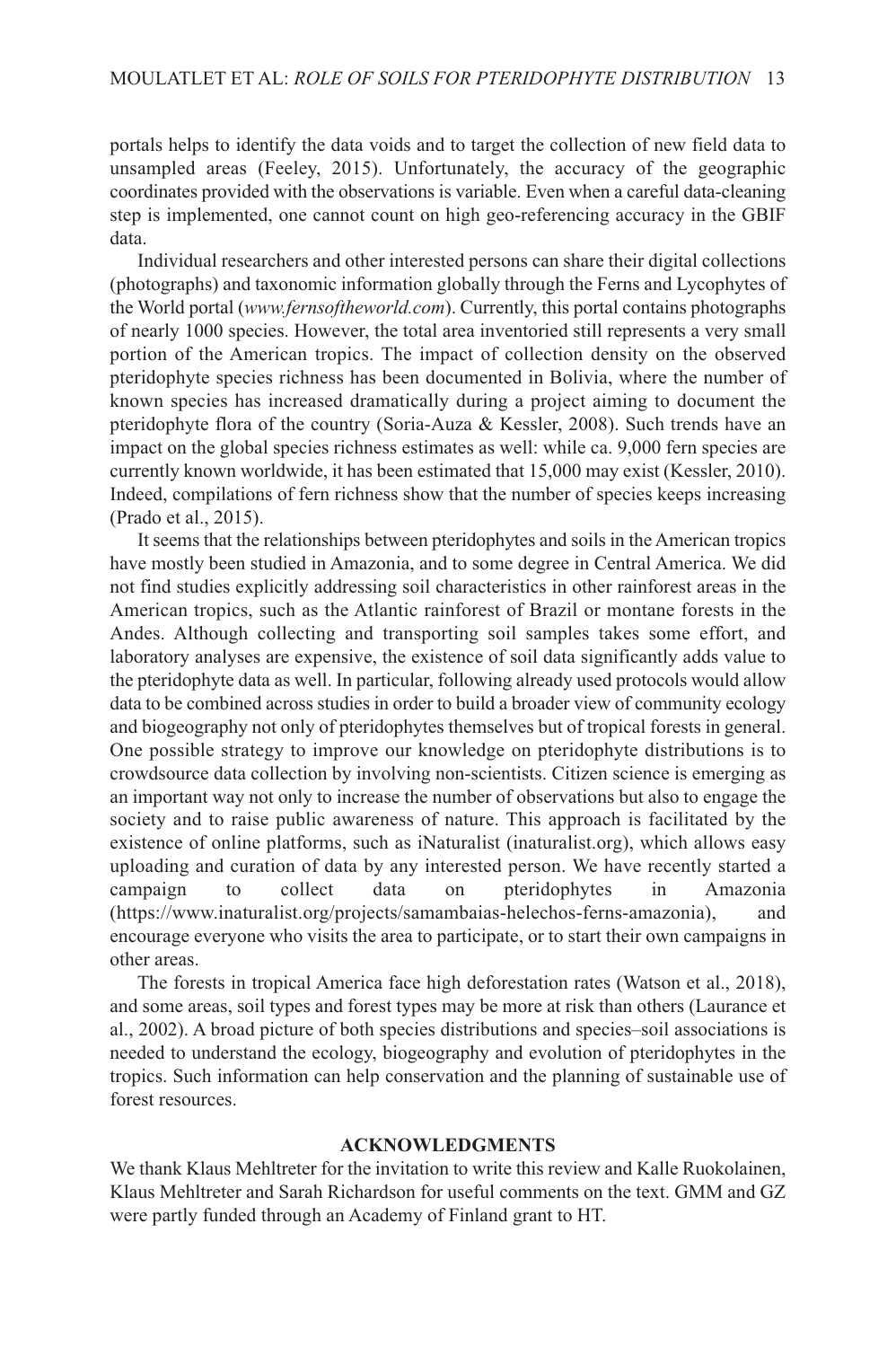# **REFERENCES**

- AMATANGELO, K.L. & VITOUSEK, P.M., 2008. Stoichiometry of ferns in Hawaii: implications for nutrient cycling. Oecologia, 157(4): 619-627.
- BALDECK, C.A., HARMS, K.E., YAVITT, J.B., JOHN, R., TURNER, B.L., VALENCIA, R., NAVARRETE, H., DAVIES, S.J., CHUYONG, G.B., KENFACK, D., THOMAS, D.W., MADAWALA, S., GUNATILLEKE, N., GUNATILLEKE, S., BUNYAVEJCHEWIN, S., KIRATIPRAYOON, S., YAACOB, A., SUPARDI, M.N.N. & DALLING, J.W. 2013. Soil resources and topography shape local tree community structure in tropical forests. Proc. Roy. Sc. B-B1: 280:1-7.
- BALDECK, C.A., TUPAYACHI, R., SINCA, F., JARAMILLO, N. & ASNER, G.P. 2016. Environmental drivers of tree community turnover in western Amazonian forests. Ecography, 39: 1089–1099.
- BALSLEV, H., LUTEYN, J., ØLLGAARD, B. & HOLM-NIELSEN, L.B. 1987. Composition and structure of adjacent unflooded and floodplain forest in Amazonian Ecuador. Opera Bot. 92: 37–57.
- BALTZER, J.L., THOMAS, S.C., NILUS, R. & BURSLEM, D.F.R. 2005. Edaphic specialization in tropical trees: physiological correlates and responses to reciprocal transplantation. Ecology, 86: 3063–3077.
- CÁRDENAS, G.G., HALME, K.J. & TUOMISTO, H. 2007. Riqueza y Distribución Ecológica de Especies de Pteridofitas en la Zona del Río Yavarí-Mirín, Amazonía Peruana. Biotropica, 39: 637–646.
- CÁRDENAS, G.G., TUOMISTO, H. & LEHTONEN, S. 2016. Newly discovered diversity in the tropical fern genus Metaxya based on morphology and molecular phylogenetic analyses. Kew Bull. 71: 1–27.
- CHADWICK, K.D. & ASNER, G.P. 2016. Tropical soil nutrient distributions determined by biotic and hillslope processes. Biogeochemistry, 127: 273–289.
- CHAUVEL, A., LUCAS, Y. & BOULET, R. 1987. On the genesis of the soil mantle of the region of Manaus, Central Amazonia, Brazil. Experientia, 43: 234–241.
- COSTA, F.R.C. 2006. Mesoscale Gradients of Herb Richness and Abundance in Central Amazonia. Biotropica, 38: 711–717.
- COSTA, F.R.C., MAGNUSSON, W.E. & LUIZAO, R.C. 2005. Mesoscale distribution patterns of Amazonian understorey herbs in relation to topography, soil and watersheds. J. Ecol. 93: 863–878.
- CREMERS, G. 1991. Les ptéridophytes des monts Atachi-Bakka (GuyaneFrançaise). Bot. Helv. 101: 69–76.
- DRUCKER, D.P., COSTA, F.R.C. & MAGNUSSON, W.E. 2008. How wide is the riparian zone of small streams in tropical forests? A test with terrestrial herbs. J. Trop. Ecol. 24: 65–74.
- DUIVENVOORDEN, J.F. 1995. Tree species composition and rain forest-environment relationships in the middle Caquetá area, Colombia, NW Amazonia. Vegetatio, 120: 91–113.
- DUIVENVOORDEN, J.F. & LIPS, J.M. 1995. *A land-ecological study of soils, vegetation, and plant diversity in Colombian Amazonia.* Tropenbos Foundation, Wageningen, the Netherlands.
- DUQUE, A.J., DUIVENVOORDEN, J.F., CAVELIER, J., SÁNCHEZ, M., POLANÍA, C., & LEÓN, A. 2005. Ferns and Melastomataceae as indicators of vascular plant composition in rain forests of Colombian Amazonia. Pl. Ecol. 178: 1–13.
- ENGELBRECHT, B.M.J., COMITA, L.S., CONDIT, R., KURSAR, T.A., TYREE, M.T.,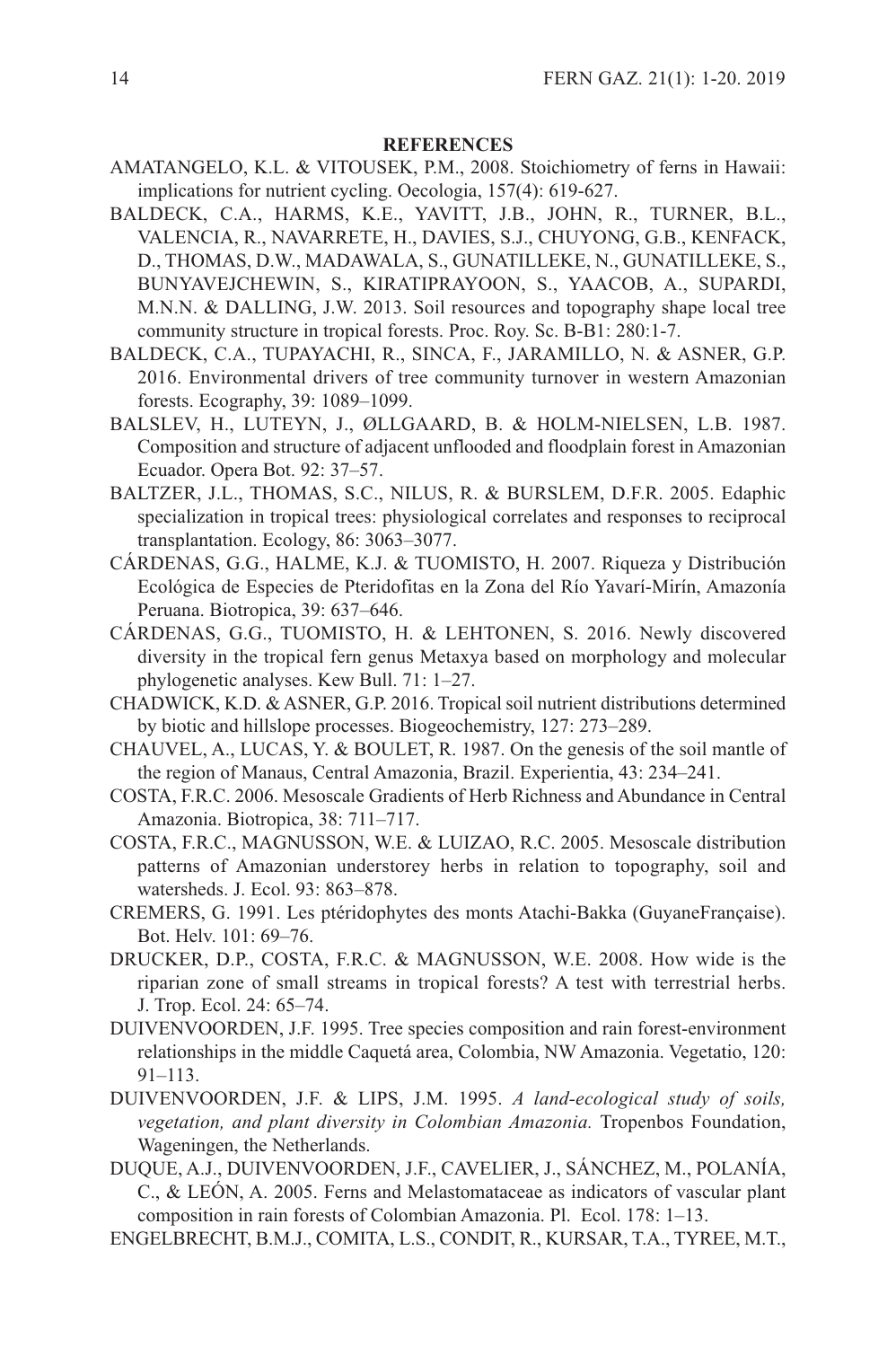TURNER, B.L. & HUBBELL, S.P. 2007. Drought sensitivity shapes species distribution patterns in tropical forests. Nature, 447: 80–82.

- FAO 2006. *World reference base for soil resources, 2006: A framework for international classification, correlation, and communication.* Rome: FAO.
- FEELEY, K. 2015. Are We Filling the Data Void? An Assessment of the Amount and Extent of Plant Collection Records and Census Data Available for Tropical South America. PLoS ONE, 10: e0125629.
- FERRIER, S. 2002. Mapping spatial pattern in biodiversity for regional conservation planning: where to from here? Syst. Biol. 51: 331–363.
- FIGUEIREDO, F.O.G., ZUQUIM, G., TUOMISTO, H., MOULATLET, G.M., BALSLEV, H. & COSTA, F.R.C. 2018. Beyond climate control on species range: The importance of soil data to predict distribution of Amazonian plant species. J. Biogeogr. 45: 190–200.
- FINE, P., DALY, D.C. & CAMERON, K.M. 2005. The contribution of edaphic heterogeneity to the evolution and diversity of Burseraceae trees in the western Amazon. Evolution, 59: 1464–1478.
- FINE, P.V.A. & KEMBEL, S.W. 2011. Phylogenetic community structure and phylogenetic turnover across space and edaphic gradients in western Amazonian tree communities. Ecography, 34: 552–565.
- FUNK, J.L. & AMATANGELO, K.L. 2013. Physiological mechanisms drive differing foliar calcium content in ferns and angiosperms. Oecologia, 173(1): 23-32.
- GENTRY, A.H. 1981. Distributional patterns and an additional species of the *Passiflora vitifolia* complex: Amazonian species diversity due to edaphically differentiated communities. Pl. Syst. Evol. 137: 95–105.
- HARDISTY, A. & ROBERTS, D. 2013. A decadal view of biodiversity informatics: challenges and priorities. B. M. C. Ecol. 13: 16.
- HARTEMINK, A.E. & MCBRATNEY, A. 2008. A soil science renaissance. Geoderma, 148: 123–129.
- HENGL, T., DE JESUS, J.M., HEUVELINK, G.B., GONZALEZ, M.R., KILIBARDA, M., BLAGOTIĆ, A., SHANGGUAN, W., WRIGHT, M.N., GENG, X., BAUER-MARSCHALLINGER, B. AND GUEVARA, M.A., 2017. SoilGrids250m: Global gridded soil information based on machine learning. PLoS ONE, 12: p.e0169748.
- HIGGINS, M.A., ASNER, G.P., ANDERSON, C.B., MARTIN, R.E., KNAPP, D.E., TUPAYACHI, R., PEREZ, E., ELESPURU, N. & ALONSO, A. 2015. Regional-Scale Drivers of Forest Structure and Function in Northwestern Amazonia. PLoS ONE, 10: e0119887.
- HIGGINS, M.A., ASNER, G.P., PEREZ, E., ELESPURU, N., TUOMISTO, H., RUOKOLAINEN, K. & ALONSO, A. 2012. Use of Landsat and SRTM Data to Detect Broad-Scale Biodiversity Patterns in Northwestern Amazonia. Remote Sensing, 4: 2401–2418.
- HIGGINS, M.A., RUOKOLAINEN, K., TUOMISTO, H., LLERENA, N., CARDENAS, G., PHILLIPS, O.L., VÁSQUEZ, R. & RÄSÄNEN, M. 2011. Geological control of floristic composition in Amazonian forests. J. Biogeogr. 38: 2136–2149.
- HOMEIER, J., BRECKLE, S.-W., GÜNTER, S., ROLLENBECK, R.T. & LEUSCHNER, C. 2010. Tree Diversity, Forest Structure and Productivity along Altitudinal and Topographical Gradients in a Species-Rich Ecuadorian Montane Rain Forest. Biotropica, 42: 140–148.
- JACKSON, R.B., SPERRY, J.S. & DAWSON, T.E. 2000. Root water uptake and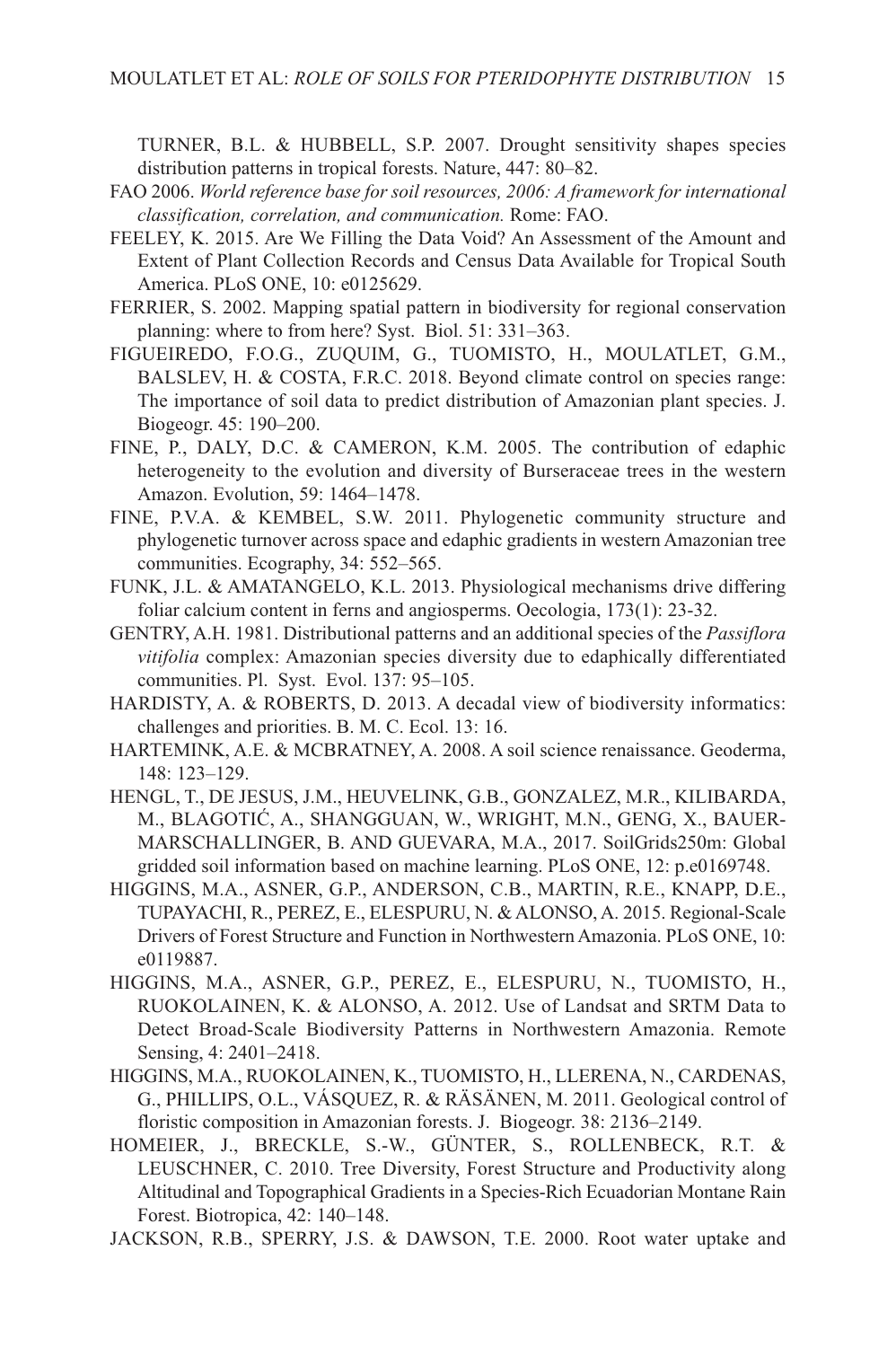transport: using physiological processes in global predictions. Trends Pl. Sci. 5: 482–488.

- JONES, M.M., FERRIER, S., CONDIT, R., MANION, G., AGUILAR, S. & PÉREZ, R. 2013. Strong congruence in tree and fern community turnover in response to soils and climate in central Panama. J. Ecol. 101: 506–516.
- JONES, M.M., RUOKOLAINEN, K., MARTINEZ, N.C.L. & TUOMISTO, H. 2016. Differences in topographic and soil habitat specialization between trees and two understorey plant groups in a Costa Rican lowland rain forest. J. Trop. Ecol. 32: 482– 497.
- JONES, M. M., TUOMISTO, H., BORCARD, D., LEGENDRE, P., CLARK, D.B. & OLIVAS, P.C. 2008. Explaining variation in tropical plant community composition: influence of environmental and spatial data quality. Oecologia,155: 593–604.
- JONES, M.M., OLIVAS ROJAS, P., TUOMISTO, H. & CLARK, D.B. 2007. Environmental and neighbourhood effects on tree fern distributions in a neotropical lowland rain forest. J. Veg. Sci. 18: 13–24.
- JONES, M.M., TUOMISTO, H., CLARK, D.B. & OLIVAS, P. 2006. Effects of mesoscale environmental heterogeneity and dispersal limitation on floristic variation in rain forest ferns. J. Ecol. 94: 181–195.
- KAHN, F. 1987. The distribution of palms as a function of local topography in Amazonian terra-firme forests. Experientia, 43: 251–259.
- KESSLER, M. 2010. Biogeography of ferns. In: MEHLTRETER, K., WALKER, L.R. & SHARPE J.M. (Eds), *Fern Ecology*, pp 22–60. Cambridge University Press,
- KESSLER, M. & BACH, K. 1999. Using indicator families for vegetation classification in species-rich Neotropical forests. Phytocoenologia, 29: 485–502.
- KRAMER, K.U. 1974. Notes on the Distribution of the Pteridophytes of Suriname. Amer. Fern J. 64: 107–117.
- LAURANCE, W.F., ALBERNAZ, A.K.M., SCHROTH, G., FEARNSIDE, P.M., BERGEN, S., VENTICINQUE, E.M. & DA COSTA, C. 2002. Predictors of deforestation in the Brazilian Amazon. J. Biogeogr. 29: 737–748.
- LEHTONEN, S., JONES, M.M., ZUQUIM, G., PRADO, J. & TUOMISTO, H. 2015. Phylogenetic relatedness within Neotropical fern communities increases with soil fertility. Global Ecol. Biogeogr. 24: 695–705.
- LEHTONEN, S. & TUOMISTO, H. 2007. Ecological and genetic notes on *Lindsaea digitata* (Lindsaeaceae), a new fern species from western Amazonia. Nordic J. Bot. 25: 145–151.
- LEÓN, B., BELTRÁN, H. & FINE, P. 2005. Sobre el género *Schizaea* (Schizaeaceae) en el Perú. Revista Peruana de Biología, 12(1): 97-102.
- LIPS, J.M. & DUIVENVOORDEN, J.F. 1996.Regional patterns of well drained upland soil differentiation in the middle Caquetá basin of Colombian Amazonia. Geoderma, 72: 219–257.
- MORAN, R.C. 1995. The importance of mountains to pteridophytes, with emphasis on neotropical montane forests. In: CHURCHILL, S.P. (Ed.) *Biodiversity and Conservation of Neotropical Montane Forest*, pp. 359–363. The New York Botanical Garden.
- MORAN, R. C., LABIAK, P. H., HANKS J. G. & PRADO, J.. 2014. The Phylogenetic Relationship of *Tectaria brauniana* and *Tectaria nicotianifolia*, and the Recognition of *Hypoderris* (Tectariaceae). Syst. Bot. 39: 384–395.
- MOULATLET, G.M., COSTA, F.R.C., RENNÓ, C.D., EMILIO, T. & SCHIETTI, J.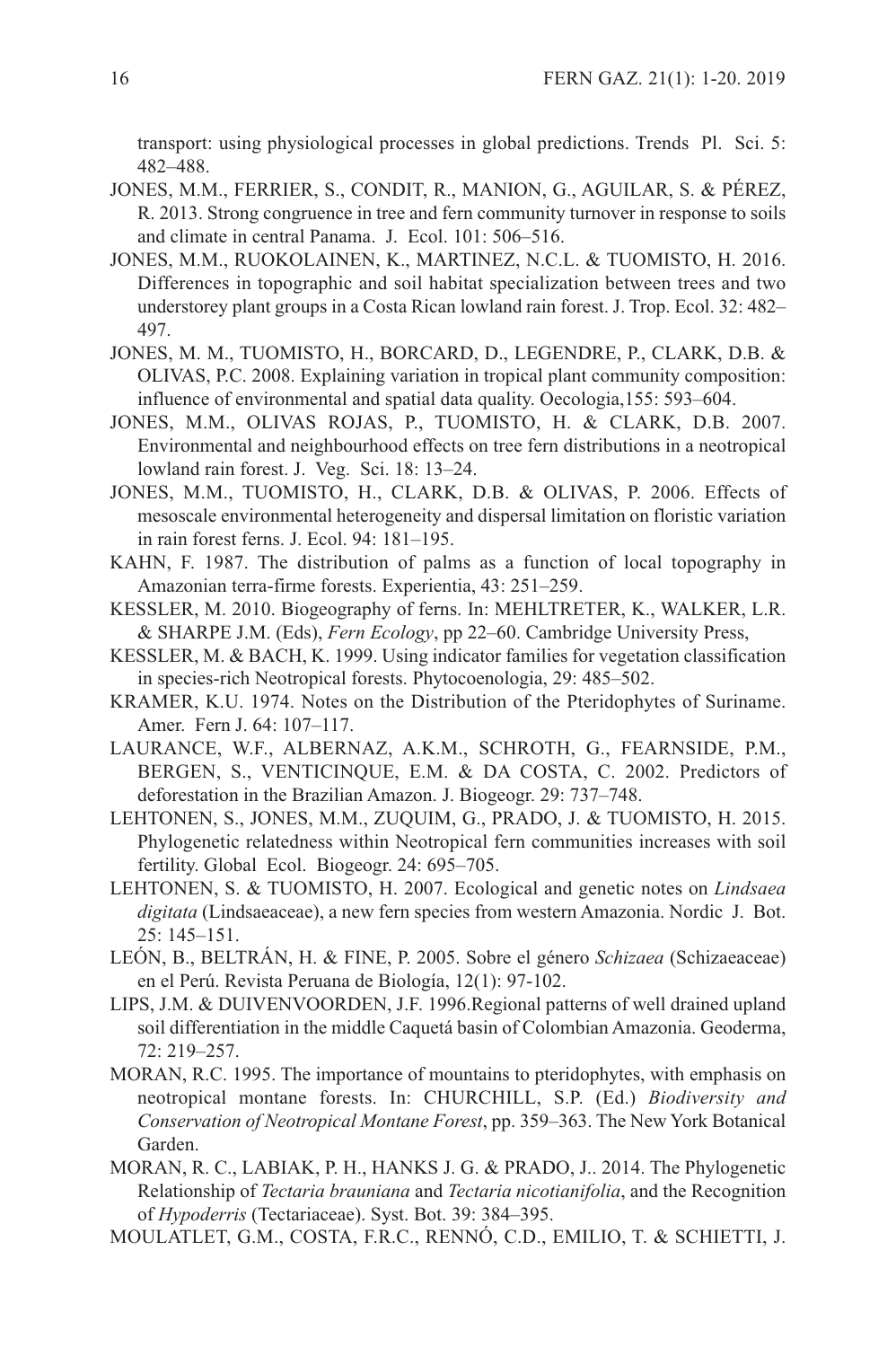2014. Local Hydrological Conditions Explain Floristic Composition in Lowland Amazonian Forests. Biotropica, 46: 395–403.

- MOULATLET, G.M., ZUQUIM, G., FIGUEIREDO, F.O.G., LEHTONEN, S., EMILIO, T., RUOKOLAINEN, K. & TUOMISTO, H. 2017. Using digital soil maps to infer edaphic affinities of plant species in Amazonia: Problems and prospects. Ecol. Evol. 7: 8463–8477.
- NACHTERGAELE, F., VANVELTHUIZEN, H., VERELST, L. & WIBERG, D. 2012. *Harmonized World Soil Database*. Version 1.2.
- ODLAND, A., BIRKS, H.J.B. & LINE, J.M. 1995. Ecological optima and tolerances of *Thelypteris limbosperma*, *Athyrium distentifolium*, and *Matteuccia struthiopteris* along environmental gradients in Western Norway. Vegetatio, 120: 115–129.
- OLIVARES, E., PEÑA, E., MARCANO, E., MOSTACERO, J., AGUIAR, G., BENÍTEZ, M. & RENGIFO, E. 2009. Aluminum accumulation and its relationship with mineral plant nutrients in 12 pteridophytes from Venezuela. Environm. Exp. Bot. 65: 132–141.
- PAROLIN, P. 2009. Submerged in darkness: adaptations to prolonged submergence by woody species of the Amazonian floodplains. Ann. Bot. 103: 359–376.
- PARRIS, B.S. 1976. Ecology and biogeography of New Zealand pteridophytes. Fern Gaz. 11: 231–245.
- PARRIS, B.S. 1985. Ecological aspects of distribution and speciation in Old World tropical ferns. P. Roy. Soc. Edinb. B, 86: 341–346.
- PETERSEN, R.L.1985. Towards an appreciation of fern edaphic niche requirements. P. Roy. Soc. Edinb. B, 86: 93–103.
- PETERSON, A.T., KNAPP, S., GURALNICK, R., SOBERÓN, J. & HOLDER, M.T. 2010. The big questions for biodiversity informatics. Syst. Biodivers. 8: 159–168.
- PHILLIPS, O.L., VARGAS, P.N., MONTEAGUDO, A.L., CRUZ, A.P., ZANS, M.-E.C., SÁNCHEZ, W.G., YLI-HALLA, M. & ROSE, S. 2003. Habitat association among Amazonian tree species: a landscape-scale approach. J. Ecol. 91: 757–775.
- PIRES, J.M. & PRANCE, G.T. 1985. The vegetation types of the Brazilian Amazon. In: PRANCE G.T. & LOVEJOY T.E. (Eds), *Key environments: Amazonia,* pp. 109–145. Pergamon Press,
- POULSEN, A.D., TUOMISTO, H. & BALSLEV, H. 2006. Edaphic and Floristic Variation within a 1-ha Plot of Lowland Amazonian Rain Forest. Biotropica, 38: 468– 478.
- PRADO, J., SYLVESTRE, L. DA S., LABIAK, P.H., WINDISCH, P.G., SALINO, A., BARROS, I.C.L., HIRAI, R.Y., ALMEIDA, T.E., SANTIAGO, A.C.P., KIELING-RUBIO, M.A., PEREIRA, A.F. DE N., ØLLGAARD, B., RAMOS, C.G.V., MICKEL, J.T., DITTRICH, V.A.O., MYNSSEN, C.M., SCHWARTSBURD, P.B., CONDACK, J.P.S., PEREIRA, J.B.S. & MATOS, F.B. 2015. Diversity of ferns and lycophytes in Brazil. Rodriguésia, 66: 1073–1083.
- QUESADA, C.A. & LLOYD, J.2016. Soil–Vegetation Interactions in Amazonia. In: NAGY, L., FORSBERG, B.R. & ARTAXO, P. (Eds.), *Interactions Between Biosphere, Atmosphere and Human Land Use in the Amazon Basin,* pp. 267–299. Springer Berlin Heidelberg,
- QUESADA, C.A., LLOYD, J., ANDERSON, L.O., FYLLAS, N.M., SCHWARZ, M. & CZIMCZIK, C.I. 2011. Soils of Amazonia with particular reference to the RAINFOR sites. Biogeosciences, 8: 1415–1440.
- QUESADA, C.A., LLOYD, J., SCHWARZ, M., PATINO, S., BAKER, T.R.,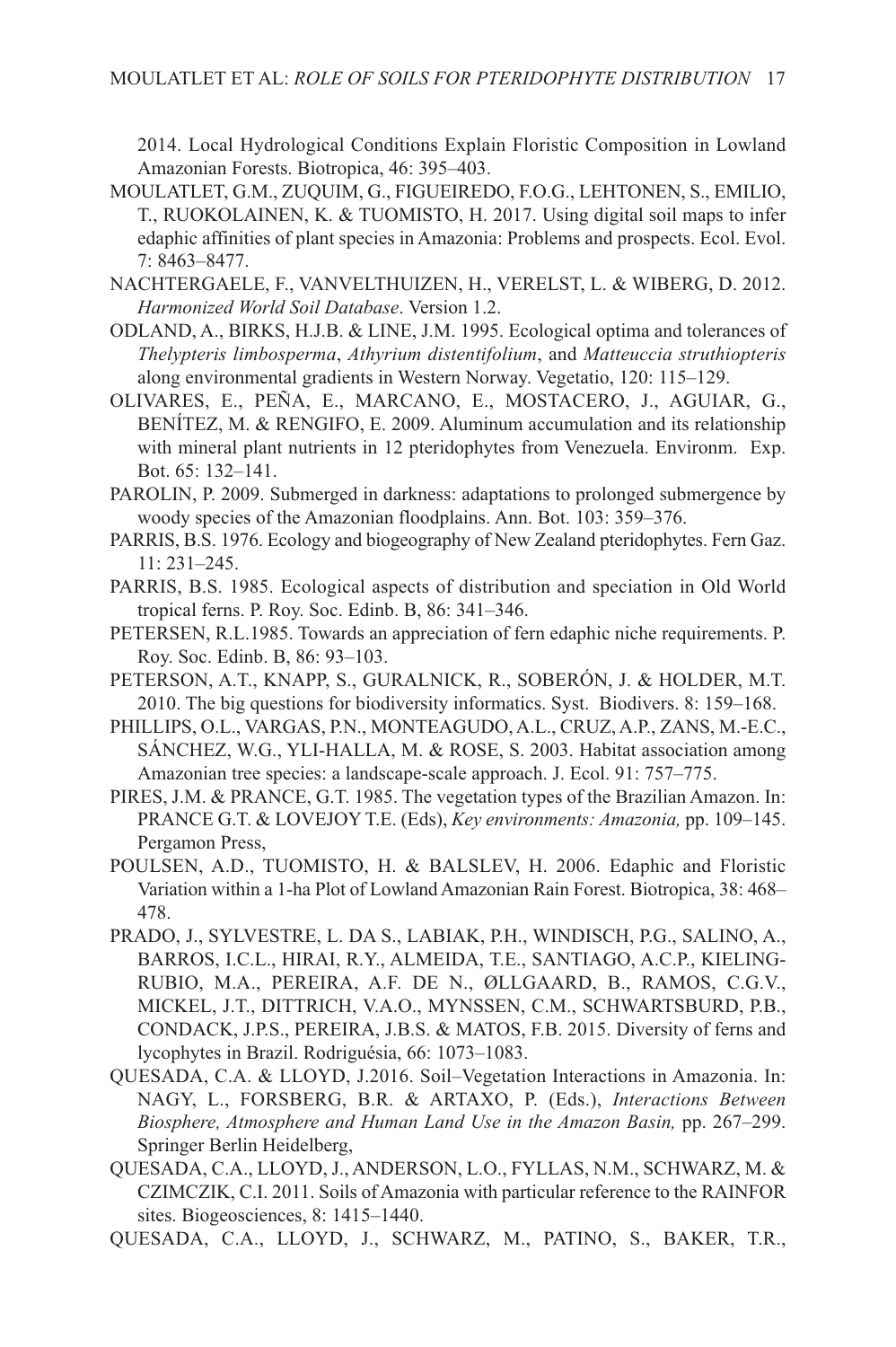CZIMCZIK, C., FYLLAS, N.M., MARTINELLI, L., NARDOTO, G.B., SCHMERLER, J. & SANTOS, A.J.B., 2010. Variations in chemical and physical properties of Amazon forest soils in relation to their genesis. Biogeosciences, 7(5): 1515-1541.

- QUINTERO-VALLEJO, E., KLOMBERG, Y., BONGERS, F., POORTER, L., TOLEDO, M. & PEÑA-CLAROS, M. 2015. Amazonian Dark Earth Shapes the Understory Plant Community in a Bolivian Forest. Biotropica, 47: 152–161.
- RAJANIEMI, S., TOMPPO, E., RUOKOLAINEN, K. & TUOMISTO, H. 2005. Estimating and mapping pteridophyte and Melastomataceae species richness in western Amazonian rainforests. Int. J. Remote Sensing, 26: 475–793.
- RICHARDSON, S.J., WALKER, L.R.2010. Nutrient Ecology of Ferns. In: MEHLTRETER, K., WALKER, L.R. & SHARPE J.M. (Eds), *Fern Ecology*, pp. 111– 133. Cambridge, Cambridge University Press.
- ROSSETTI, D.F., MANN DE TOLEDO, P. & GÓES, A.M.2005. New geological framework for Western Amazonia (Brazil) and implications for biogeography and evolution. Quaternary Research, 63: 78–89.
- RUOKOLAINEN, K., LINNA, A. & TUOMISTO, H.1997. Use of Melastomataceae and pteridophytes for revealing phytogeographical patterns in Amazonian rain forests. J. Trop. Ecol. 13: 243–256.
- RUOKOLAINEN, K. & TUOMISTO, H. 1998. Vegetación natural de la zona de Iquitos. In: KALLIOLA, R. & FLORES, S. (Eds). *Paitán Geoecología y desarrollo amazónico: estudio integrado en la zona de Iquitos, Perú,* pp. 253–365. University of Turku, Turku, Finland.
- RUOKOLAINEN, K., TUOMISTO, H., MACÍA, M.J., HIGGINS, M.A. & YLI-HALLA, M.2007. Are floristic and edaphic patterns in Amazonian rain forests congruent for trees, pteridophytes and Melastomataceae? J. Trop. Ecol. 23: 13–25.
- SALOVAARA, K.J., CÁRDENAS, G.G. & TUOMISTO, H.2004. Forest classification in an Amazonian rainforest landscape using pteridophytes as indicator species. Ecography, 27: 689–700.
- SALOVAARA, K.J., THESSLER, S., MALIK, R.N. & TUOMISTO, H. 2005. Classification of Amazonian primary rain forest vegetation using Landsat ETM+ satellite imagery. Remote Sensing of Environm. 97: 39–51.
- SCHMITT, M., KLAUS, M., MICHAEL, S., WESTON, T., TOSHIHIRO, W. & STEVEN, J. 2017. The evolution of aluminum accumulation in ferns and lycophytes. Amer. J. Bot. 104: 573–583.
- SCHULMAN, L., KOIVUNEN, H. & RUOKOLAINEN, K. 2004. Spatio-ecological niche segregation of two sympatric species of Clidemia (Melastomataceae) in Western Amazonian non-flooded rainforests. Folia Geobot. 39: 143–160.
- SIRÉN, A., TUOMISTO, H. & NAVARRETE, H. 2013. Mapping environmental variation in lowland Amazonian rainforests using remote sensing and floristic data. Int. J. Remote Sensing, 34: 1561–1575.
- SMITH, A.R.1972. Comparison of Fern and Flowering Plant Distributions with Some Evolutionary Interpretations for Ferns. Biotropica, 4: 4.
- SORIA-AUZA, R.W. & KESSLER, M. 2008. The influence of sampling intensity on the perception of the spatial distribution of tropical diversity and endemism: a case study of ferns from Bolivia: Influence of sampling intensity on patterns of tropical diversity. Diversity & Distrib. 14: 123–130.
- SUOMINEN, L., RUOKOLAINEN, K., PITKÄNEN, T. & TUOMISTO, H. 2015.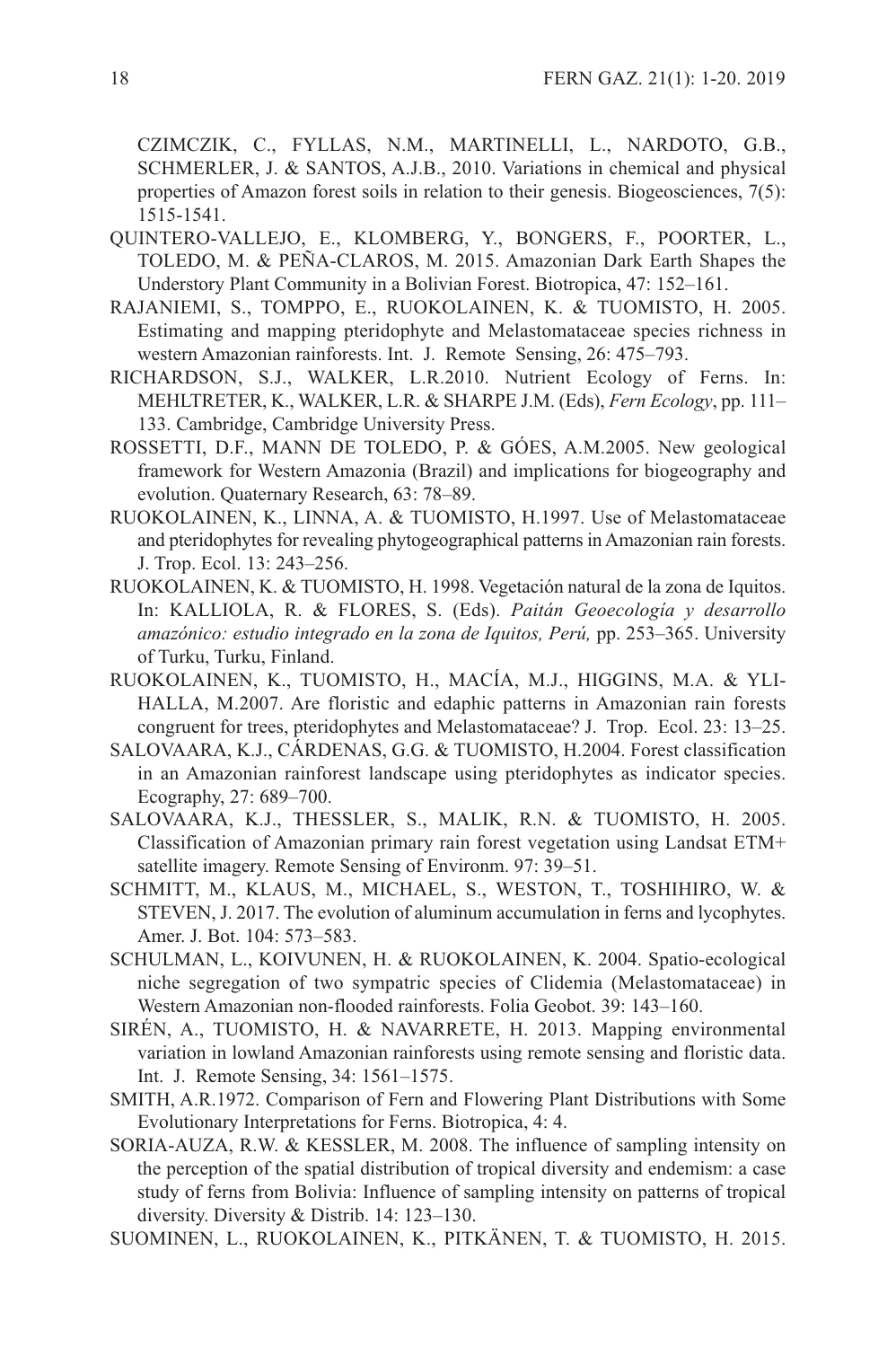Similar understorey structure in spite of edaphic and floristic dissimilarity in Amazonian forests. Acta Amazon. 45: 393–404.

- TRYON, R. 1960. The Ecology of Peruvian Ferns. Amer. Fern J. 50: 46–55.
- TRYON, R.1972. Endemic Areas and Geographic Speciation in Tropical American Ferns. Biotropica, 4: 121–131.
- TRYON, R.1985. Fern speciation and biogeography. P. Roy. Soc. Edinb. B, 86: 353– 360.
- TRYON R. M. 1944. Dynamic phytogeography of *Doryopteris*. Amer. J. Bot. 31: 471– 473.
- TRYON, R.M. & CONANT, D.S. 1975. The Ferns of Brazilian Amazonia. Acta Amazon. 5, 23–34.
- TUOMISTO, H. 2006. Edaphic niche differentiation among *Polybotrya* ferns in western Amazonia: implications for coexistence and speciation. Ecography, 29: 273–284.
- TUOMISTO, H. 2007. Interpreting the biogeography of South America: Commentary. J. Biogeogr. 34: 1294–1295.
- TUOMISTO, H., MOULATLET, G.M., BALSLEV, H., EMILIO, T., FIGUEIREDO, F.O.G., PEDERSEN, D. & RUOKOLAINEN, K. 2016. A compositional turnover zone of biogeographical magnitude within lowland Amazonia. J. Biogeogr. 43: 2400– 2411.
- TUOMISTO, H. & POULSEN, A.D. 1996. Influence of edaphic specialization on pteridophyte distribution in neotropical rain forests. J. Biogeogr. 23: 283–293.
- TUOMISTO, H. & POULSEN, A.D. 2000.Pteridophyte diversity species composition in four Amazonian rain forests. J. Veg. Sci. 11: 383–396.
- TUOMISTO, H., POULSEN, A.D. & MORAN, R.C. 1998. Edaphic distribution of some species of the fern genus Adiantum in western Amazonia. Biotropica, 30: 392–399.
- TUOMISTO, H., POULSEN, A.D., RUOKOLAINEN, K., MORAN, R.C., QUINTANA, C., CELI, J. & CAÑAS, G. 2003a. Linking floristic patterns with soil heterogeneity and satellite imagery in Ecuadorian Amazonia. Ecol. Applic.13: 352– 371.
- TUOMISTO, H. & RUOKOLAINEN, K. 1994. Distribution of Pteridophyta and Melastomataceae along an edaphic gradient in an Amazonian rain forest. J. Veg. Sci. 5: 25–34.
- TUOMISTO, H. & RUOKOLAINEN, K. 2005. Environmental heterogeneity and the diversity of pteridophytes and Melastomataceae in western Amazonia. Biol. Skr. 55: 37–56.
- TUOMISTO, H., RUOKOLAINEN, K., AGUILAR, M. & SARMIENTO, A. 2003b. Floristic patterns along a 43-km long transect in an Amazonian rain forest. J. Ecol., 91: 743–756.
- TUOMISTO, H., RUOKOLAINEN, K., KALLIOLA, R., LINNA, A., DANJOY, W. & RODRIGUEZ, Z. 1995. Dissecting Amazonian Biodiversity. Science, 269: 63–66.
- TUOMISTO, H., RUOKOLAINEN, K., POULSEN, A.D., MORAN, R.C., QUINTANA, C., CAÑAS, G. & CELI, J. 2002.Distribution and Diversity of Pteridophytes and Melastomataceae along Edaphic Gradients in Yasuní National Park, Ecuadorian Amazonia. Biotropica, 34: 516–533.
- TUOMISTO, H., RUOKOLAINEN, K. & YLI-HALLA, M. 2003c. Dispersal, Environment, and Floristic Variation of Western Amazonian Forests. Science, 299: 241–244.
- TUOMISTO, H., ZUQUIM, G. & CÁRDENAS, G. 2014.Species richness and diversity